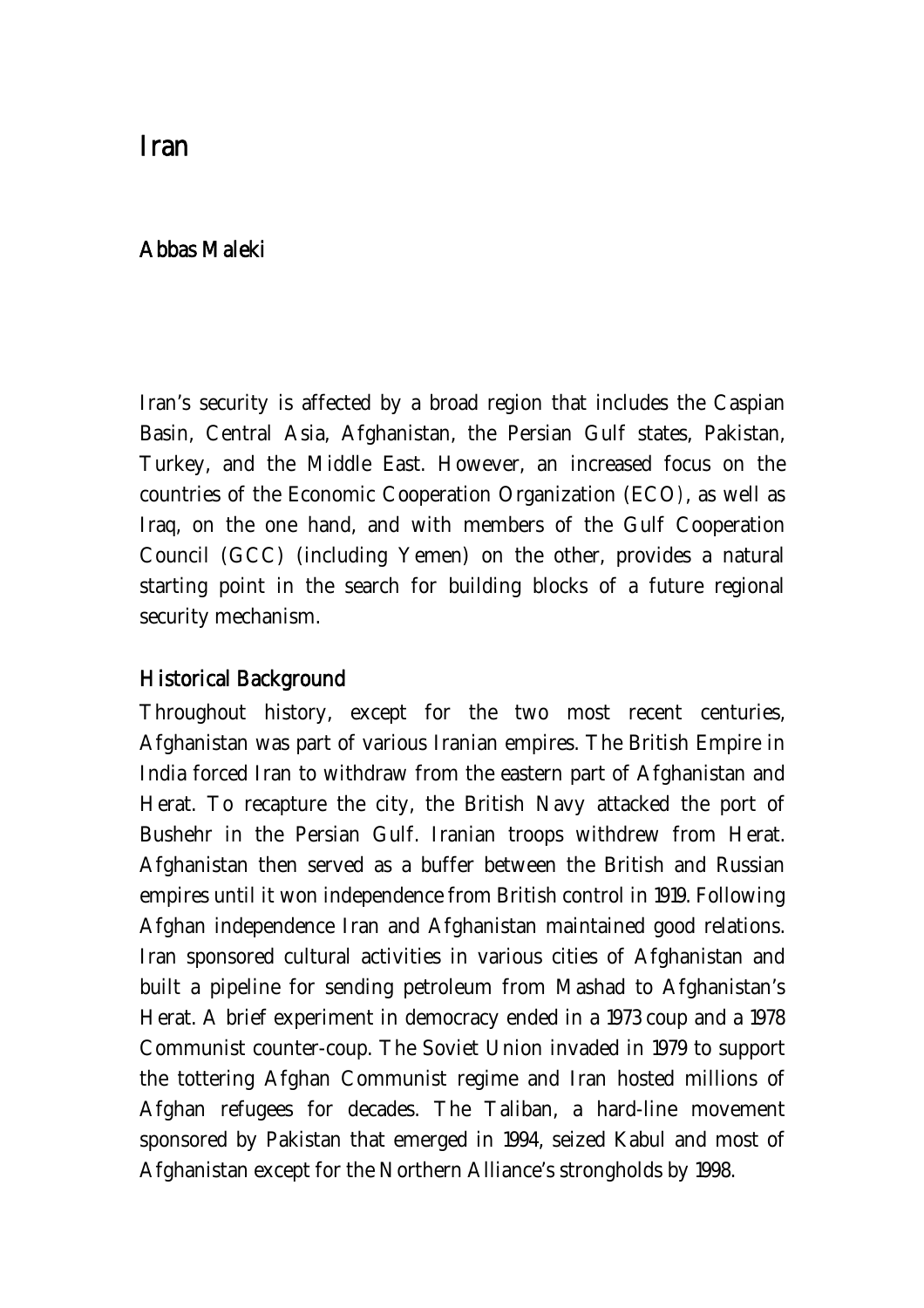There was a serious risk that Iran might be drawn directly into the conflict, especially following the murder of ten Iranian diplomats when the Taliban took Mazar-i-Sharif in August, 1998. Even aside from this danger the conflict was costly to Iran, which gave expensive but covert support to Shi'ia and other anti-Taliban groups, coped with a large number of refugees, and found itself in the front line of the difficult struggle against drug trafficking. Such trafficking caused the spread of drug abuse within Iran itself.<sup>1</sup>

The tragic event of 11 September 2001 and the US military campaign against the Taliban regime in Afghanistan relieved Iran of the Taliban threat but did not improve its security overall. $2$  U.S. forces and the Northern Alliance that benefited from Iranian military support, eventually toppled the Taliban. Iran supported the state-building process defined by the United Nations Bonn Conference. On 9 October 2004 Hamid Karzai became the first elected president of Afghanistan, while a National Assembly was inaugurated on 19 December 2005. Iran pledged \$580 million for Afghan reconstruction.

## Regionalism as a Priority in Iran's Foreign Policy

The combination of strategic location and rich energy resources made Iran a focus of great power competition throughout the modern period. This fact has profoundly affected Iranians' perceptions of the world and of international relations.<sup>3</sup> Iran is situated at the heart of the world's most important petroleum hub and also controls crucial transportation routes entering the landlocked countries of Central Asia with the high seas<sup>4</sup>. Its geographic diversity, skilled and semi-skilled workforce, and domination

<sup>1</sup> Herzig, Edmund, "Regionalism, Iran and Central Asia"; *International Affairs*; vol. 80 no. 3, 2004, 503-517.

<sup>2</sup> Hunter, Shireen, "Iran's Pragmatic Regional Policy"; *Journal of International Affairs, vol.* 56 no. 2, spring 2003.

Fuller, Graham, *the Centre of the Universe: the Geopolitics of Iran;* Boulder, CO: Westview Press, 1990,pp. 17-23.

<sup>4</sup> Acemuglu, Murat, "Iran key state in Caucasian and Central Asia", *Armenian Reporter International;* vol. 32 no. 19, 1999.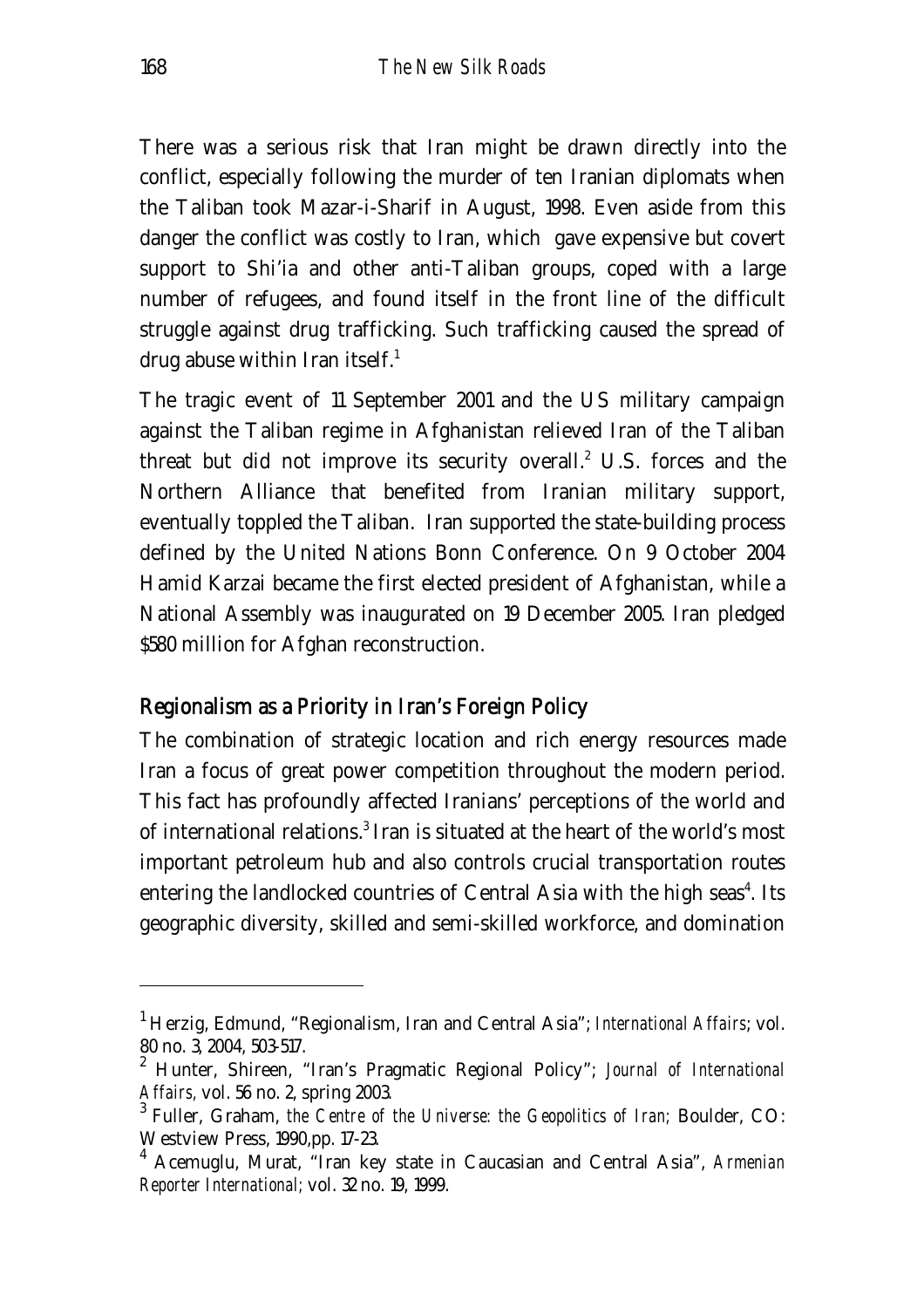of strategic and communication routes all contribute to this country's central role in regional affairs.<sup>5</sup>

Since the end of the war with Iraq (1988) and the death of Ayatollah Khomeini (1989), the Islamic Republic of Iran has accorded regional relations and coalition building an increasingly important place in its foreign policy. The prospects for regional cooperation, whether with Saudi Arabia, Turkey or Pakistan, or with the small and vulnerable states of the Persian Gulf coast were limited. Prospects for Iranian engagement in multilateral regional cooperation with its new northern neighbors following the dissolution of the USSR in 1991 were hardly more promising.

Regionalism first began to assume prominence in Iranian foreign policy during the presidency of Akbar Hashemi Rafsanjani (1989–97). Following the Iranian war with Iraq, the urgent need for reconstruction and, more generally, for social and economic development to meet the needs of a young population, forced policy-makers to focus on material needs in all areas.In foreign relations this was expressed in an emphasis on expanding trade and attracting investment through the development of mutually beneficial state-to-state relations and through closer integration into the global economy.

In time the change in emphasis led to improvements in Iran's relations with a number of countries but not, crucially, with the United States. In spite of a number of tentative moves towards rapprochement, this relationship deteriorated further. By the end of the Iran–Iraq War the significantly reinforced U.S. Navy in the Persian Gulf was involved in direct confrontations with Iranian forces, exposing the latter's weakness and vulnerability. Following the 1990–91 Persian Gulf War, Washington adopted a policy of 'dual containment' towards Iraq and Iran, which it branded as the region's two 'rogue' states. The collapse of the Soviet Union coincided with this shift, depriving the Islamic Republic of its

<sup>&</sup>lt;sup>5</sup> Meshkini, Qadir Nasri, "Challenges and Imperatives of the Iranian Policy in Central Asia", *Amu Darya: The Iranian Journal of Central Asian studies*, vol. 4 no. 5, 2000; pp. 73-101.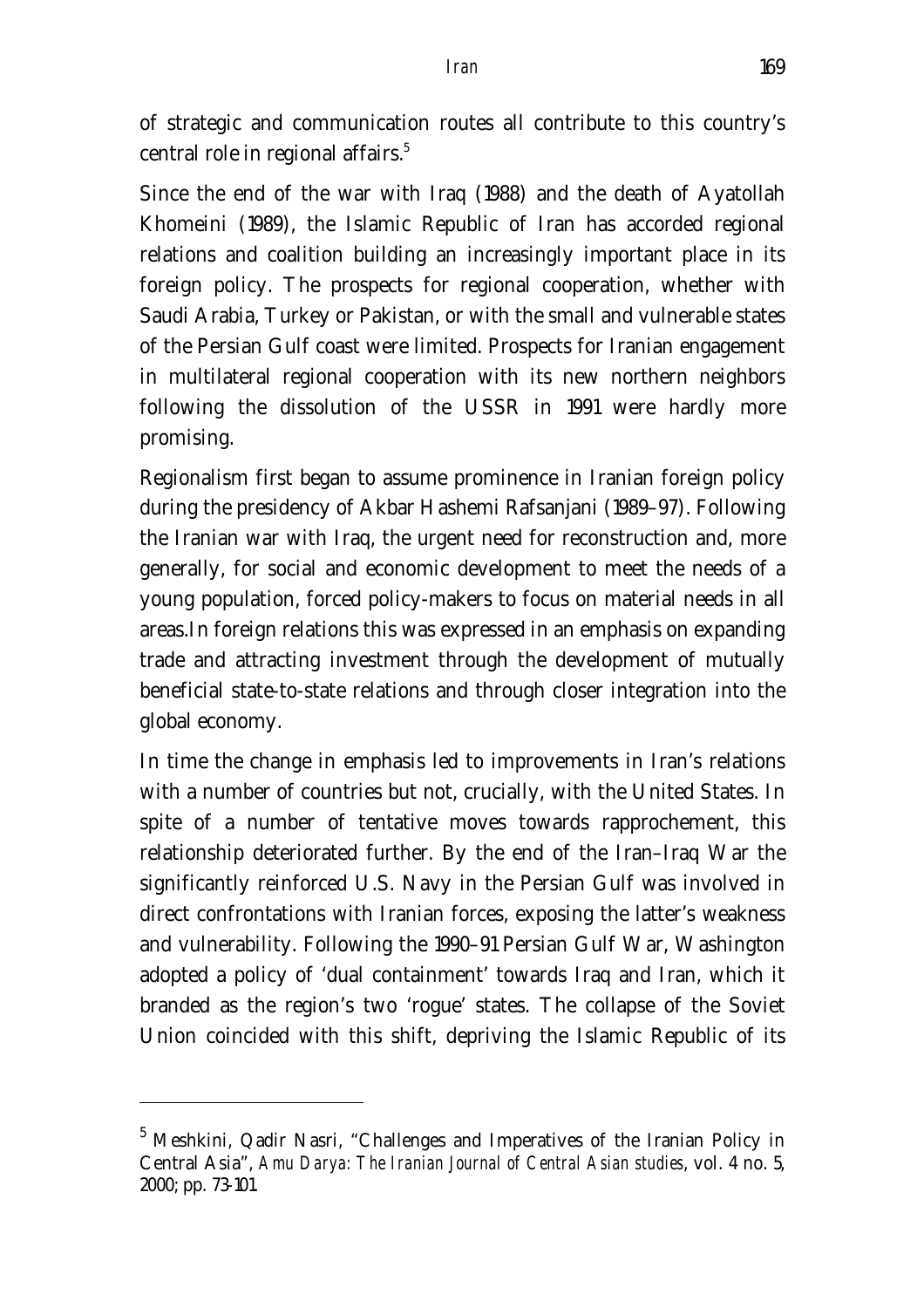main potential counterbalance to the threat posed by US global preeminence.<sup>6</sup>

To counter Washington's efforts to isolate Iran became an important objective for Tehran in its own right. In search of ways to frustrate Washington's policy of containment Tehran looked towards cooperation with nearby and Muslim states and with possible alternative major centers of power (Russia, China, Europe, India). It also sought to use those regional and international organizations that were not susceptible to western domination - for example, the Non-Aligned Movement, the Organization of Islamic Conference (OIC), and the Organization of Petroleum Exporting Countries (OPEC)-for the same purpose. More recently Tehran has gained observer status in the Shanghai Cooperation Organization. The constant themes of Iranian statements on regionalism have been self-reliance among regional states and the exclusion of extraregional powers, specifically the United States.

Iran's geographical position, size, economic stature, and military muscle give it the potential to play a leading or pivotal role in the Persian Gulf, Greater Central Asia and the Caspian Basin. The collapse of the Soviet Union gave rise to a new awareness in Iran of the possibilities presented by the country's strength relative to other regional states and its geographical location at the heart of the Eurasian continent. The perception of Iran's natural role as a major regional power has increased not only in government but across a wide spectrum of elite and popular opinion. Participation in groupings that exclude extra-regional powers enables Iran to fulfill its proper role in a way that it cannot currently do within the international system, given the nature of its relations with the United States.

Iran's conversion to regionalism can best be understood as the response of a relatively weak state to the external challenge posed by the strong, in circumstances when the balancing option was taken out of play by the end of the Cold War. President Rafsanjani and his successors,

<sup>6</sup> Herzig, Edmund, "Regionalism, Iran and Central Asia"; *International Affairs*, vol. 80 no. 3, 2004, 503-517.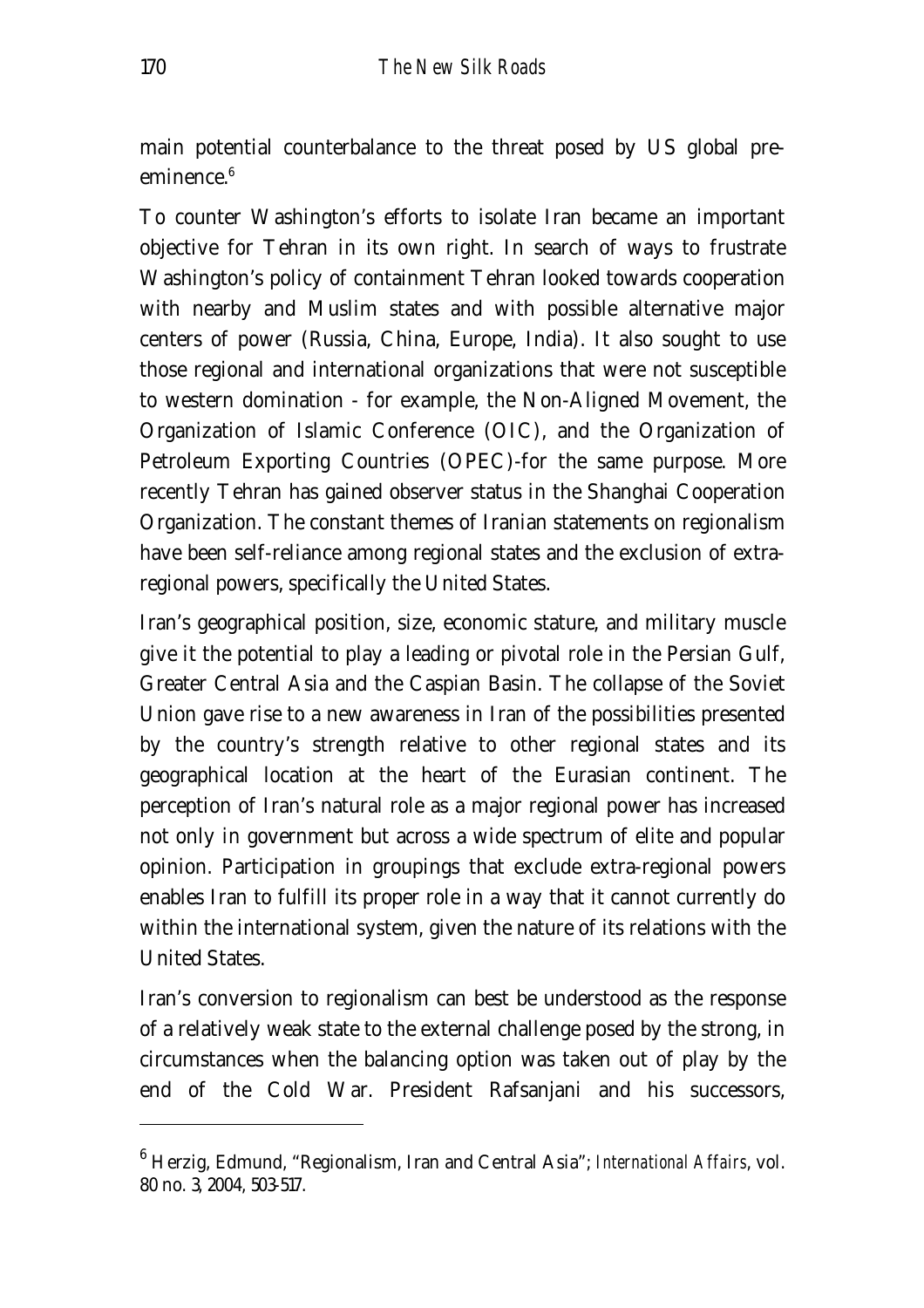Muhammad Khatami, and President Ahmadi Nejad, have all placed a strong emphasis on regional relations. Khatami's foreign minister, Kamal Kharrazi, stated in his first address to the UN General Assembly in 1997 that "Iran's highest foreign policy priority … is to strengthen trust and confidence and peace in our immediate neighborhood." The present Foreign Minister of Iran, Manouchehr Mottaki, has stated that the priority of Iran's foreign policy is to strengthen its Asian identity as opposed to its Middle Eastern identity.

This debate derives from a conception of the world as a set of interlinked and overlapping regions. The emergence and reinforcement of these regions and their internal and mutual linkages is held to be a part of a benign globalization process that will limit the capacity of any single power to dominate the system. Iranian conceptions of regionalism attach great importance to culture, both as a defining feature and as a basis for cooperation.7

#### Iran's Economy

 $\overline{a}$ 

Over the past ten years Iran's annual economic growth averaged 4.3 percent, while the unemployment rate – which has been the basic headache for every Iranian president – remained above 10 percent. During this time, the growth rate was as high as 7.5 percent (in 2002), while the unemployment rate peaked at 14.2 percent (in 2001). In U.S. dollar terms, GDP increased from \$100 billion to \$150 billion during Mr. Khatami's presidency. $8$  The other headache – the inflation rate – averaged 15.8 percent, partly reflecting the high growth of bank liquidity, itself due to large government budget deficits.

Iranians' per capita income increased during these eight years, thanks to economic expansion and declining rates of population growth. Domestic and foreign investment also increased. Domestic investment's annual growth rate averaged 8.8 percent. Foreign direct investment was nil in

<sup>7</sup> Herzig, Edmund, "Regionalism, Iran and Central Asia", *International Affairs,* vol. 80 no. 3, 2004, 503-517.

<sup>8</sup> Pourian, Heydar, Iran Economics: from Mr. Khatami to Mr. Ahmadi Nejad, *Iran Economics,* Dec. 2005.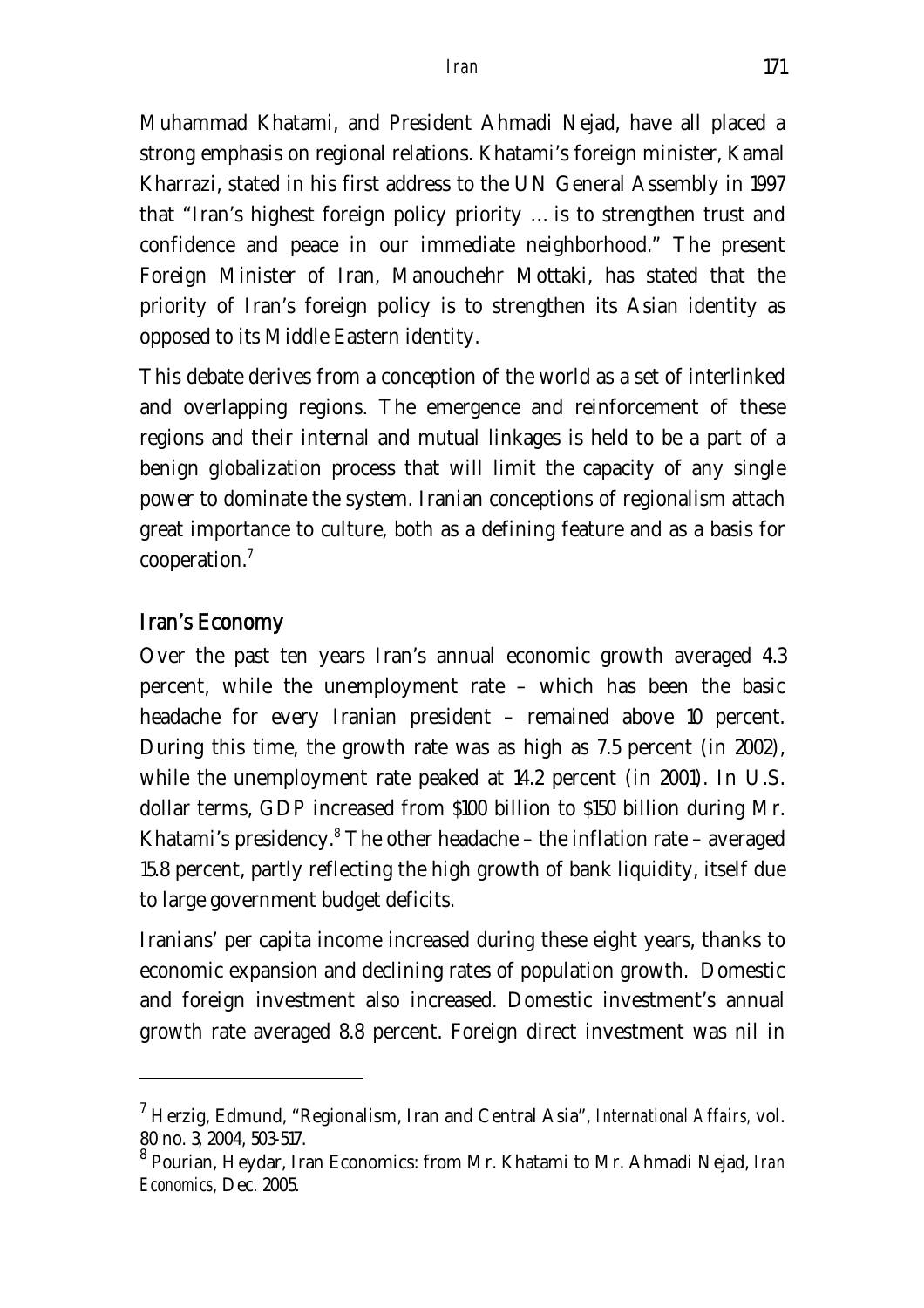1997 but increased to \$1.5 billion by 2004, above all in energy. The oil sector's share of the gross domestic product (GDP) increased from 9.26 to 13.2 percent. Had oil prices remained at 1997-98 levels, Iran's economic development would have ceased.

During 1997-2005 the growth rate of exports (including oil, gas and petrochemicals) was 12.5 percent, while non-oil exports averaged 12.3 percent. Imports grew at 12.5 percent annually. There are pockets of critics who argue that excessive imports during this period damaged Iranian industries and increased the unemployment rate. And since some of the imports were consumer goods, it is claimed that the country wasted its potential savings. In the meantime, the smuggling of commercial goods into Iran has exacerbated the situation.

Other accomplishments during this time include the expansion of road networks and agricultural improvements (including levels of wheat production that transformed Iran from the largest importer of wheat in the world to self-sufficiency). Meanwhile, a new tax law lowered corporate rates from 64 percent to 25 percent. Revisions in the law on foreign direct investment, modern securities law, lowered tariffs, the establishment of an Oil Stabilization Fund (OSF), exchange rate unification, and discipline in foreign debt have all helped strengthen the Iranian economy.

Nonetheless, the ratio of the governmental budget (including stateowned enterprises and state-sponsored entities) to GDP increased from 67 percent to 88 percent, reflecting the growing governmental share of the economy, despite government plans to promote privatization.

Finally, in 2001, for the first time since 1989, banking licenses were issued to private groups. In spite of some progress and development, Iran's status in the region has lagged. During 1997-2005, a total of \$170 billion was earned as oil revenues. Critics argue that this amount (more than one-year's GDP) could have renewed the engine of industry had it been spent wisely. Observers also point out that foreign boycotts are continually hurting Iran and increasing the cost of doing business.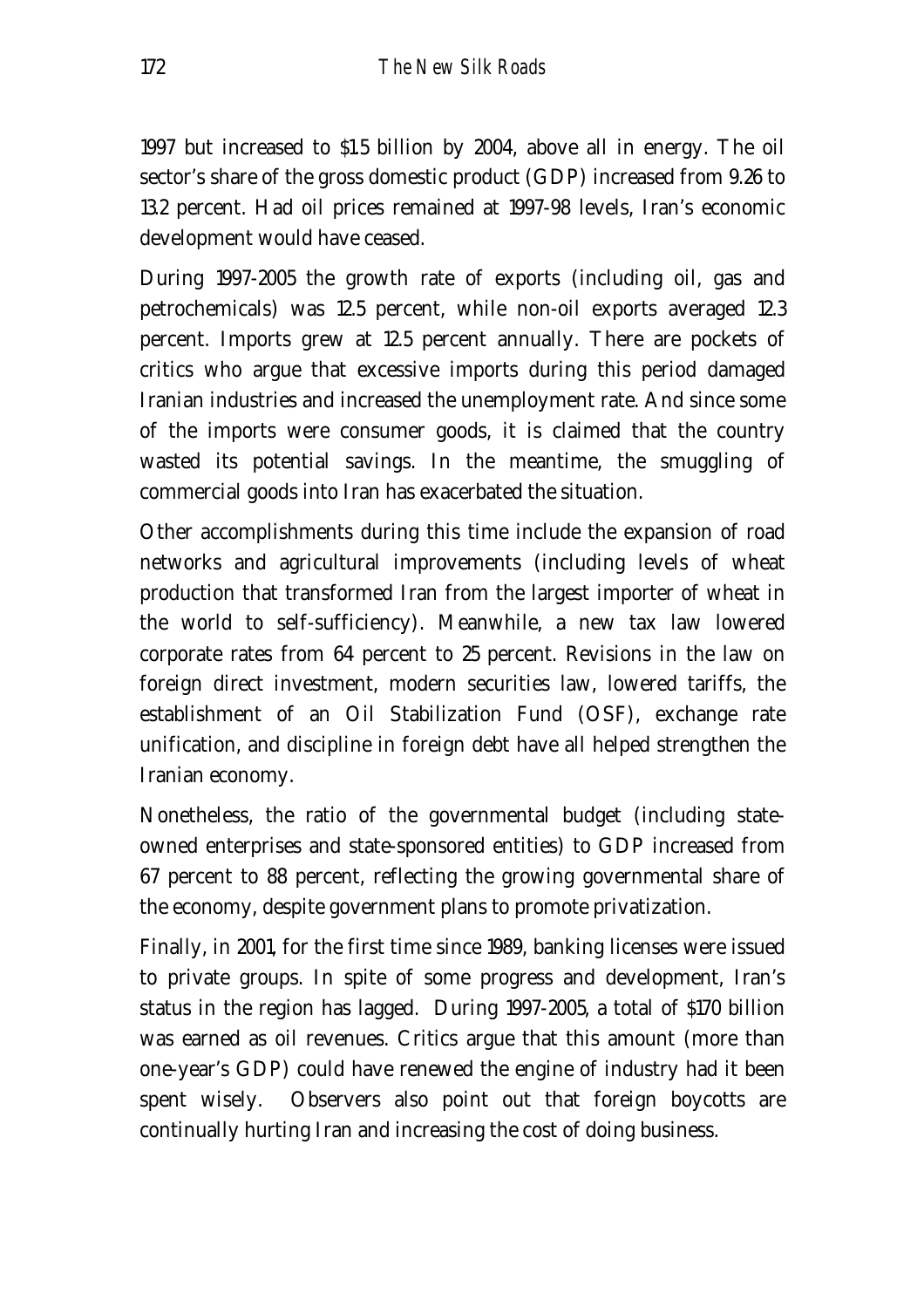In the social sphere, while the number of marriages has increased from 512,000 to 680,000, (a 32 percent increase) during this period, the number of divorces has increased by more than 70 percent, from 42,000 to 72,000.

## Cooperation in the Framework of ECO

The Economic Cooperation Organization (ECO) is the only major regional grouping of which Iran is a member. The ECO is a regional intergovernmental organization consisting of Pakistan, Iran, Turkey, Afghanistan, Azerbaijan, Turkmenistan, Uzbekistan, Tajikistan, Kyrgyzstan, and Kazakhstan. ECO may not be able to develop a soft security dimension for some time, but the organization can promote cooperation in trade liberalization, energy, migration issues and other "soft" security issues.

ECO is the successor organization to the Regional Cooperation for Development (RCD), which was established in 1964 by the triumvirate of Iran, Turkey, and Pakistan as an agent against Soviet Communism. Abandoned by Iran after the 1979 revolution, RCD was nonetheless revived and transformed into the present SCO.

The first ECO summit in Tehran and a subsequence extraordinary meeting of the ECO Council of Ministers in Islamabad (November 1992) culminated in the accession to ECO of five Central Asian republics as well as Azerbaijan and Afghanistan.<sup>9</sup> ECO member states work to promote intra-regional trade and took significant steps to improve regulatory frameworks and remove tariff and non-tariff barriers. The regional trade situation, however, is far from satisfactory when compared to earlier years and prospects of an imminent change do not seem likely unless private initiatives, backed by the political will of the member states, are given momentum. So far, the scope and depth of trade linkages served as the main channel for the transmission of external shocks between the member states. The total intra-regional trade volume of

<sup>&</sup>lt;sup>9</sup> Afrasiabi, K & Pour Jalali, Y. The Economic Cooperation Organization: Regionalization in a competitive Context; *Mediterranean Quarterly,* Fall 2001.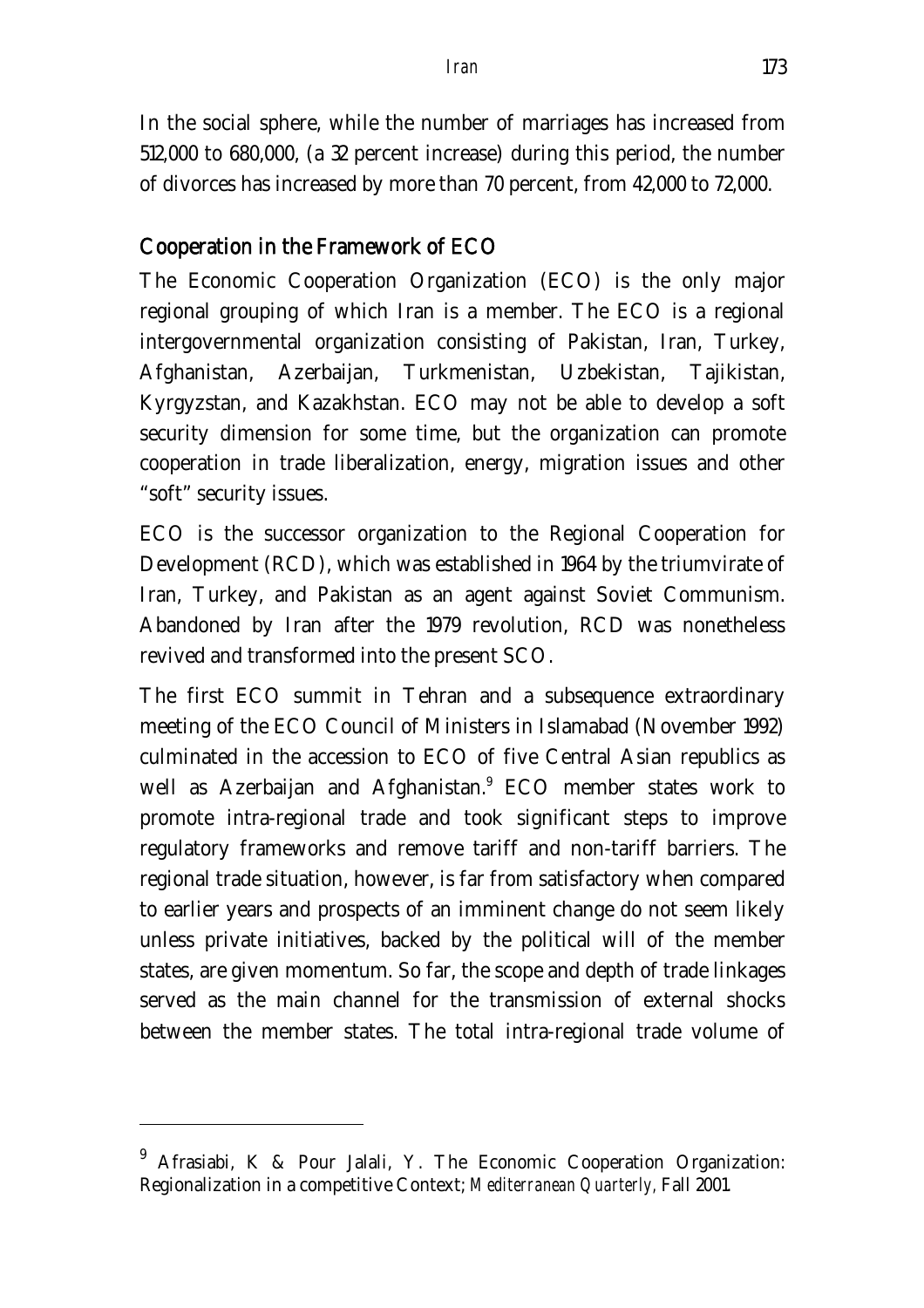the ECO region increased to \$16.7 billion in 2004 (excluding Afghanistan) compared to \$10.2 billion in 2002.10

According to 2004 statistics, the share of Iran's intra-regional exports was just 2.7 percent, with Kazakhstan at 5.7 percent, and Pakistan and Turkey at 6.7 percent and 3.5 percent, respectively; Azerbaijan amounted to 15 percent of the total, Kyrgyzstan to 22.0 percent, Tajikistan for 13.3 percent, and Turkmenistan and Uzbekistan for 23.7 percent and 15.8 percent, respectively. In most ECO countries the governments are moving ahead to reduce or remove trade barriers, deregulate internal markets, and privatize and liberalize investment flows. In some cases liberalization has been extended to such service industries as telecommunications, transportation and power generation and distribution, previously closed to foreign investors. Most of the countries have concluded bilateral treaties to protect FDI and avoid double taxation. Despite a global decline in FDI, several transition economies of ECO continued to see strong capital inflows. The resource inflows were uneven, however, with the oil and gas sectors in Azerbaijan, Kazakhstan, and Turkmenistan remaining the most attractive areas for FDI.

The short-term outlook remains favorable for countries of the region. ECO countries as a group are growing faster than the global economy, as well as some other groups of countries. This progress is providing greater stability in exchange rates and a more stable environment for investment, both domestic and foreign. However, institutional progress has been slower and more uneven, especially in the financial sector.

The region's short- and medium-term prospects depend critically on the implementation of structural reforms. The recent improvement in the region's growth performance has not made a significant dent in unemployment or brought about a sizable reduction in poverty. Yet the good macroeconomic performance of the last few years provides an opportunity to address these longstanding problems in the ECO region. And the favorable current economic outlook will present a timely

 $10$  www.ecosecretariat.org, as March 15, 2006.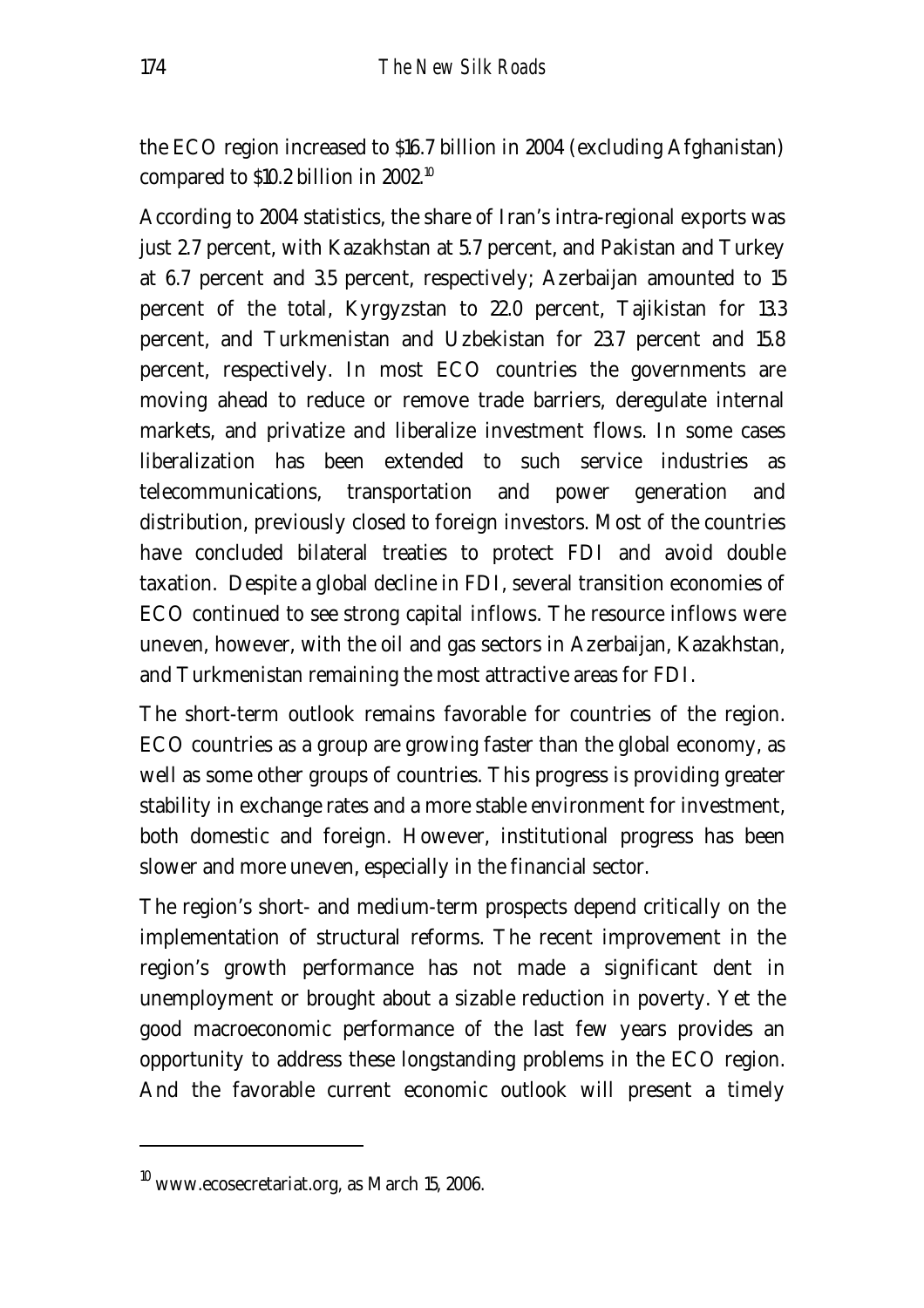opportunity to strengthen policies aimed at resolving macroeconomic imbalances, addressing the fragility of banking and financial systems, and implementing structural reforms.

Assuming robust growth in ECO countries over the next years, and in the absence of major unforeseen shocks, aggregate GDP growth for the ECO region should have been 6.4 percent in 2006. Although economic growth in ECO region is projected to settle to more sustainable rates after 2006, the oil and gas sector and intraregional trade and strong consumer demand will remain a major driver of growth in the ECO region over the coming years. Such regional trade promises to benefit the entire region.

## Iran and Greater Central Asia

 $\overline{a}$ 

Iran has 8731 kilometers of territorial and maritime borders with fifteen countries. Links between Iran and the countries of Greater Central Asia include territorial border with Afghanistan and Turkmenistan and with Kazakhstan via the Caspian Sea. The Iran-Afghanistan border includes 945 kilometers of mountainous terrain that greatly assists drug traffickers.11 Iran should be playing a major role in Central Asia and Afghanistan. Geography favors Iran's relations with the Greater Central Asian states, since all these states are landlocked, and some of them (Uzbekistan) double-landlocked. Their shortest and most natural route to the open seas is through Iran<sup>12</sup>.

Iran's approach to Greater Central Asia is remarkably free of ideological influences.13 The best example is the role of Iran during the civil war in Tajikistan (1992-1997) when it mediated between the Tajik government and the Tajik Islamic Renaissance Party. No Greater Central Asian country has ever complained of support by Iran for Islamic groups in the

<sup>11</sup> Nasri, Ghadir, "Iran, Challenges in Persian Gulf", *Nameh Defaae,* Strategic Center for Defense Studies, No. 3, 2002.

<sup>12</sup> Dannreuther, Roland, "Bridging the Gulf? Iran, Central Asia and the Persian Gulf"; *The Review of International Affairs*, vol. 2 no. 4, Summer 2003, pp. 32-46.

<sup>13</sup> Hunter, Shireen, "Iran's Pragmatic Regional Policy", *Journal of International Affairs,* vol. 56 no. 2, spring 2003.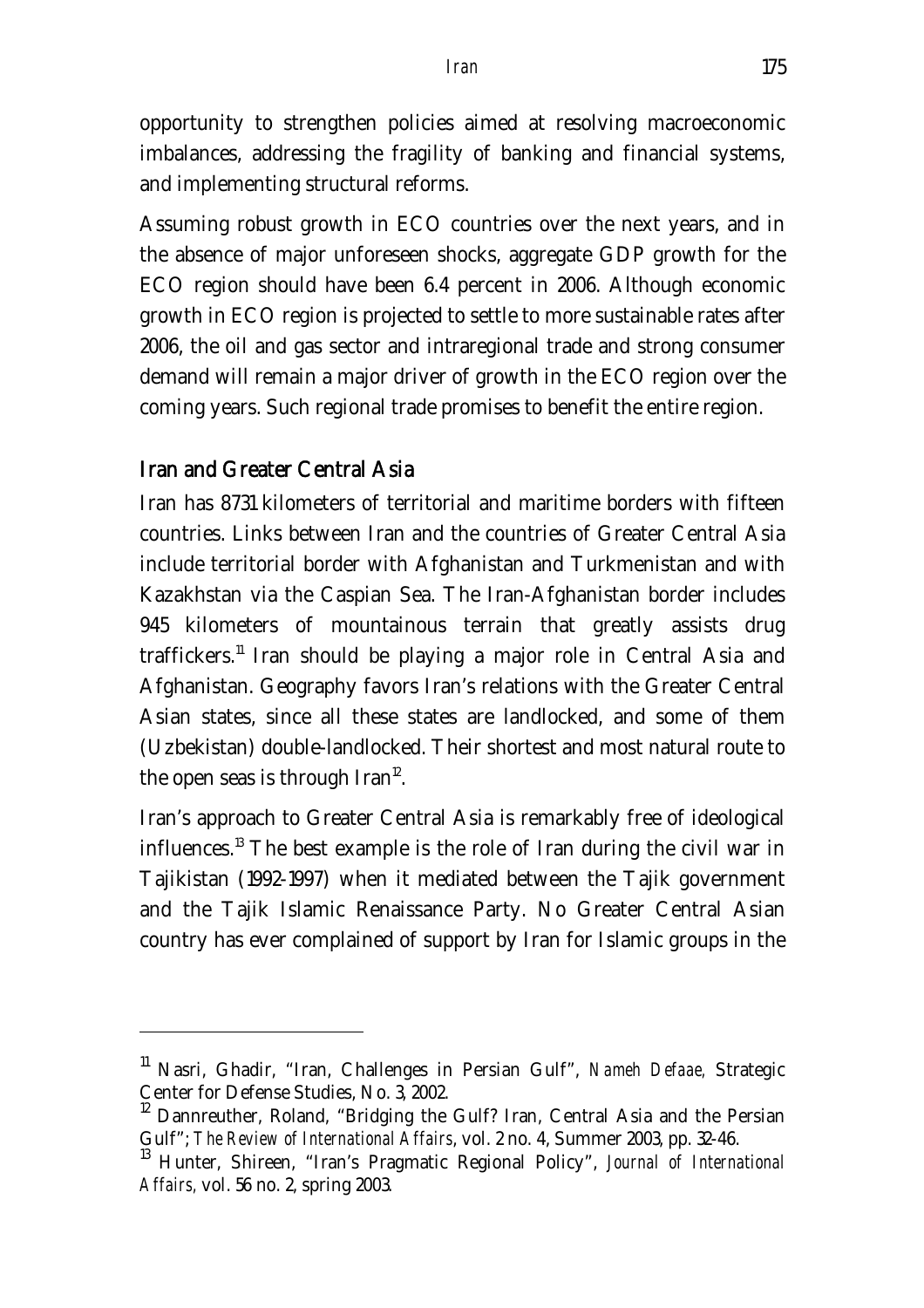region. Iran highest priority in regard to Greater Central Asia is to safeguard its security and its territorial integrity.<sup>14</sup>

The functional dimension of Iran's orientation towards the Central Asian region has been well received by neighboring states, forming the basis for the development of both bilateral and multilateral regional relations. Iran easily finds partners for the construction of roads, railways, pipelines and power grids to link its infrastructure with that of the countries of Central Asia and Afghanistan, for programs to remove barriers to trade, and for environmental protection in the Caspian Sea. So far, the new regionalism of Greater Central Asia has not reached the point at which states are required to pool sovereignty to any significant degree, and has therefore been more or less cost-free in political terms, but even this amount of regionalism implies the existence of a level of interaction and governance that lies between the global and the national.

Iran is a key player in the development of the new Afghanistan. Many prefer to consider Iran a Middle-Eastern country because of its role in oil production, as well as its tendentious relations with Iraq and Lebanon. Yet in reality Iran is preeminently a part of Greater Central Asia. Although its identity as the largest Shi'ia Muslim nation is important to Iran, and its first interest in Afghanistan is to protect Shi'ia (Hazara) groups there, when it comes to its relations with Central Asia Iran tends to define its policies in terms of the long-term intents of a Nation-State (Iran or Persia) rather than the short term interest of the current government. Iran sees itself as having been part of the Greater Central Asia for a millennium and as having always played a leadership role in the region.

In Afghanistan, Iran has multiple goals. In addition to ensuring that Hazara interests are accommodated, Iran wants an Afghanistan that is stable enough to permit the two million refugees now in Iran to return home. A longer-term goal is to prevent Russia, Pakistan, or Turkey from dominating the region and its resources. Iran's perspective is complicated

<sup>&</sup>lt;sup>14</sup> Atal, Subdoh, "Central Asian Geopolitics and US policy in the Region: The Post-11 September Era", *Mediterranean Quarterly,* Spring 2003.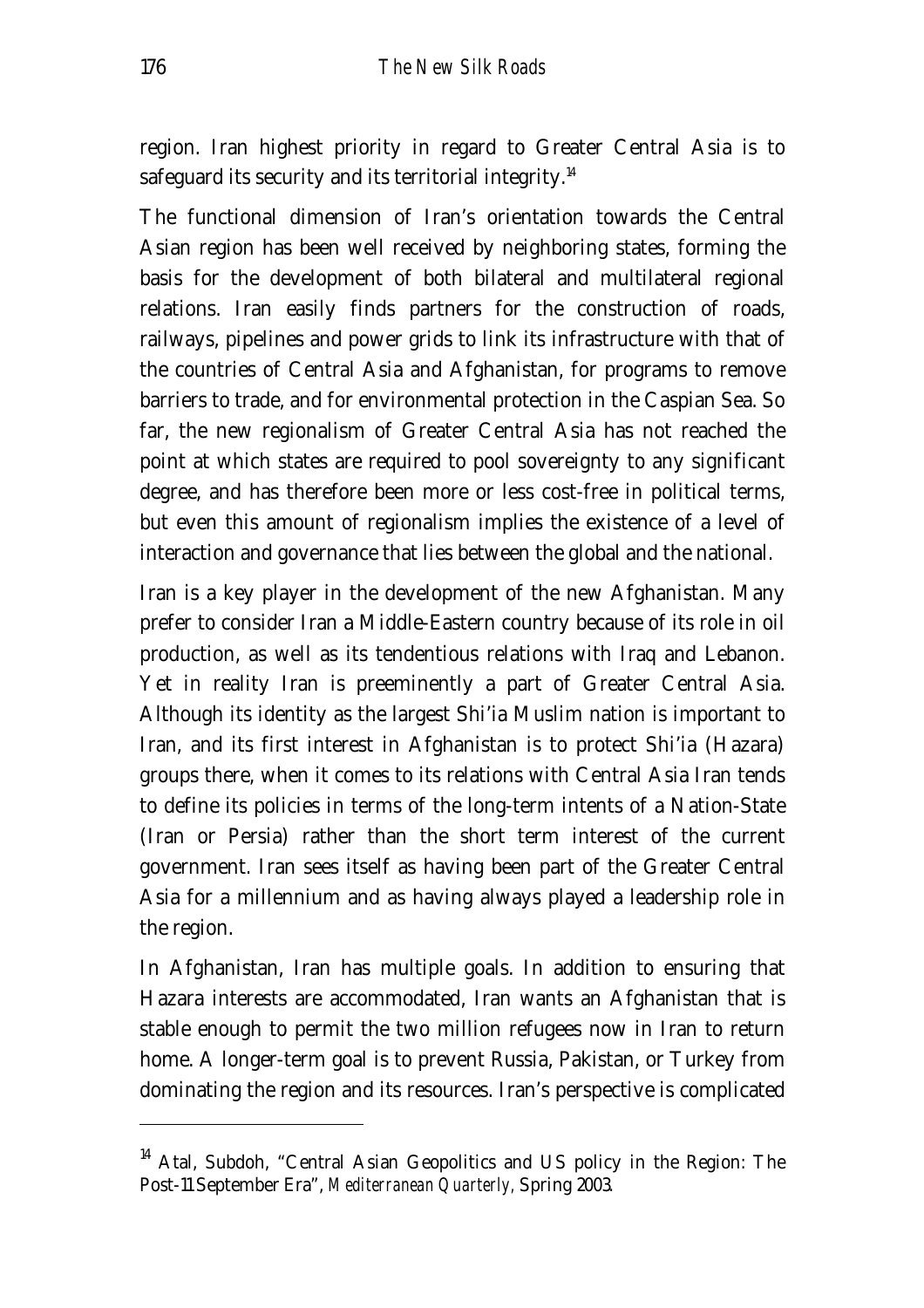by the fact that Central Asian energy producers are competitors to Iran. The Iranians have plans to build oil and gas pipelines to Pakistan and India via Baluchistan that will compete directly with proposed pipelines from Turkmenistan. Finally, Iran, like Russia, wants to ensure that the United States is not a dominant player in whatever new order emerges in the region.

Iran sought and attained observer status of the Shanghai Cooperation Organization (SCO) in an effort to escape from the dilemma of military and security threats from both East and West, as well as from the threats of Al Qaida and the Taleban. The SCO also seeks to reduce America's military pressure in the region.

Iran has for centuries considered itself the first neighbor of Central Asia and Afghanistan. Its strategic objectives there include:

- Developing positive political relations with the states of the region, including expanded trade and investment, particularly with Turkmenistan, Kazakhstan, Kyrgyzstan, Tajikistan and Afghanistan. Its relations with Uzbekistan are likely to remain correct but strained.
- Protecting open access to energy supplies, including the development of energy-based industries that complement rather than compete with Iran's domestic industry.
- Building relationships that helps it escape from international isolation, which it sees as enforced by US global hegemony.
- Maintaining close and professional, if not necessarily cordial, relations with Russia  $^{15}$

In the economic sphere Iran aims to accomplish the following in Central Asia:

• Expand its infrastructure, especially its railway network;

<sup>&</sup>lt;sup>15</sup> Charles Fairbanks, Frederick Starr, Richard Nelson, and Kenneth Weisbrode, *Strategic Assessment of Central Eurasia;* Washington: The Atlantic Council of US & SAIS, Johns Hopkins University, Jan. 2001, pp. 73-77.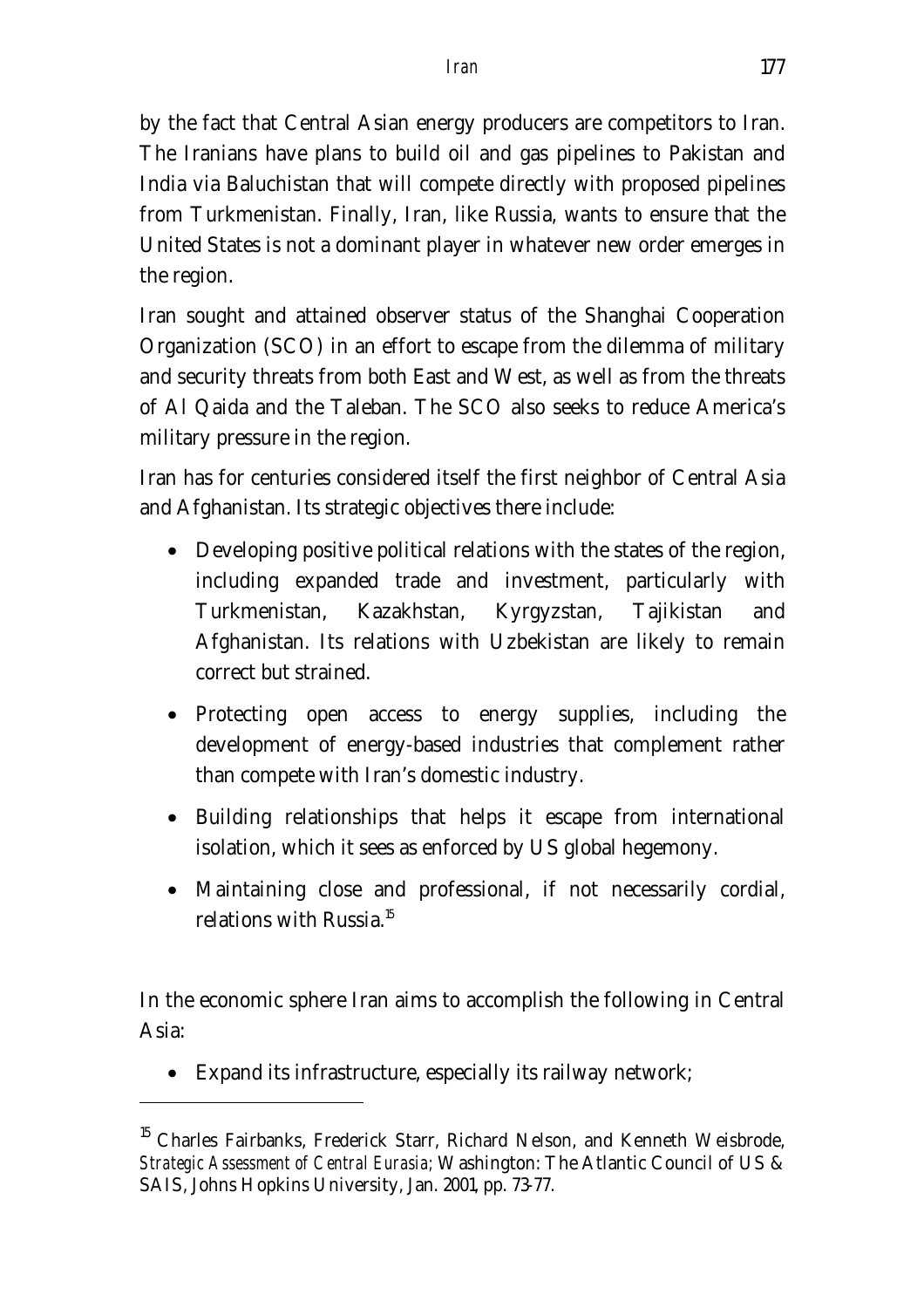- Gain political and economic influence in Greater Central Asia through the Economic Cooperation Organization (ECO);
- Acquire shares in a number of Caspian oil and gas development and export ventures.

Iran seeks Central Asian and Afghan markets for its non-oil exports. It is also actively interested in developing transport infrastructure in Central Asia that will enable it to take advantage of its strategic location between Turkey and the Arab states in the west and South Asia in the east, and between the Caucasus, Caspian and Central Asia region to the north and the Persian Gulf to its south.

Iran has participated in the establishment of several free trade zones intended to stimulate regional trade. In Greater Central Asia it established the Sarakhs Free Zone between Iran and Turkmenistan, the Anzali Special Zone on the Caspian Sea, and the Dogharoon special Customs Zone with Afghanistan. For the first time in modern Iranian history, it has delegated to provincial authorities the power to establish relations with their regional counterparts in other states. As a result, the Province of Khorasan Razavi is working closely with Afghanistan, Golistan Province with Kazakhstan, and Mazandaran Province with Turkmenistan. It is hoped that the development of interdependent economic, social and cultural relations with other countries in the region will contribute to peace and stability by generating shared interests, mutual understanding, and trust.

## Bilateral Relations

Iran's closest relationship in Greater Central Asia is with Turkmenistan. This is due to geographic proximity and their mutual interests in the exploitation and export of Turkmenistan's oil and gas resources. The Iran-Turkmenistan border extends 1200 kilometers and includes four highway border crossing points and a railroad border crossing at Sarakhs-Tejan. An important project was the construction of the 200-kilometer pipeline between Korpedzhe in Turkmenistan and Kord-Kuy in Iran,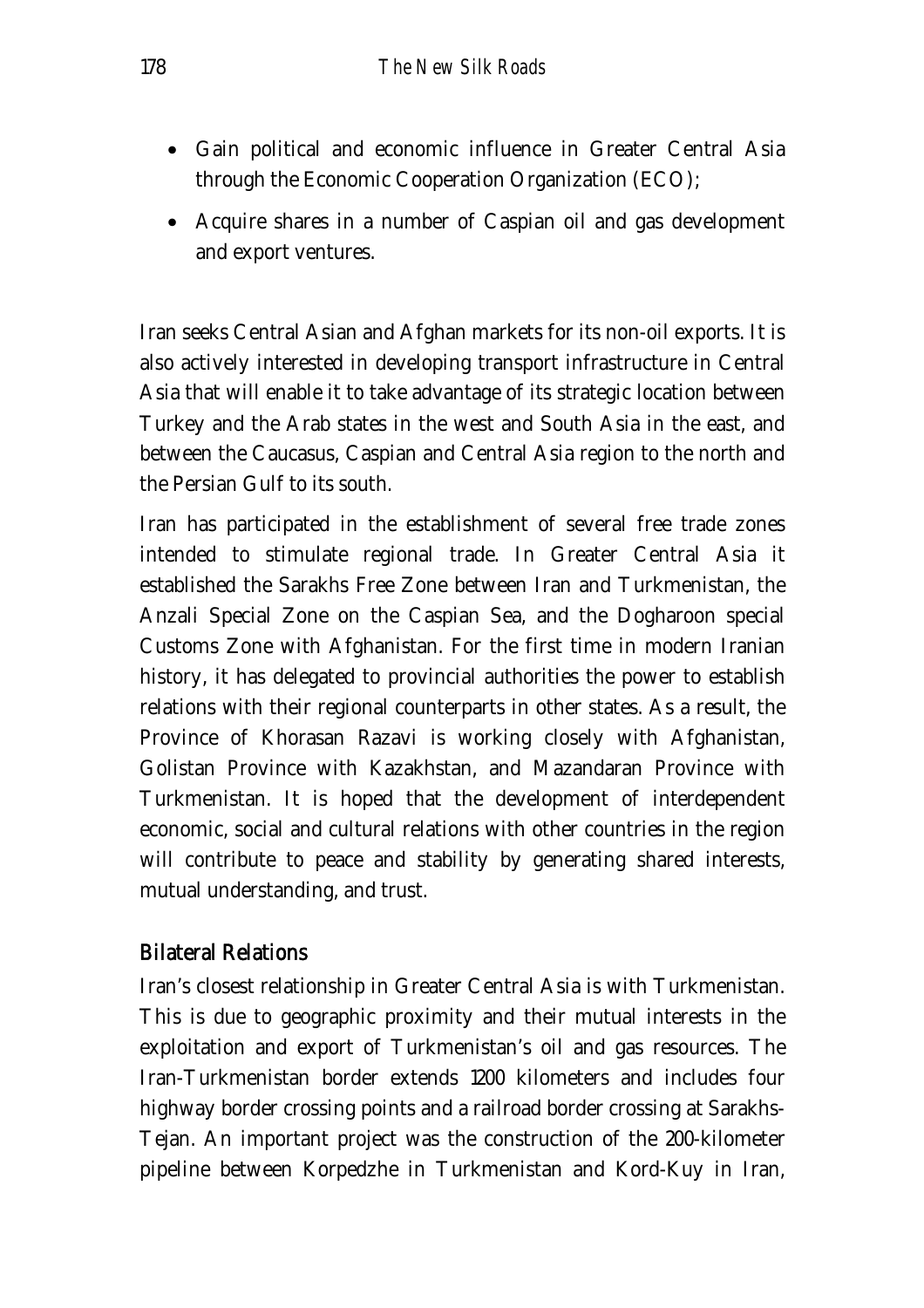allowing the export of 8 billion cubic meters of Turkmen gas annually into the Iranian gas network. Iran financed the \$160 million project, which is envisaged as the first step towards the export of Turkmen gas to Turkey and Europe via Iran. A connection between the Iranian and Turkmen electricity grids was completed in 2000.

Iran has recently been engaged in road-building projects in north-west Afghanistan, providing new routes to Uzbekistan and Tajikistan. These highways will eventually be of significant economic value, even though they have yet to be exploited to full capacity. Their symbolic significance in linking Iran to the Greater Central Asian states has been emphasized by politicians and commentators alike.

Railroads are an important element of Iran's transportation strategy. When eleven regional heads of state gathered at the opening of the Mashhad to Tejen rail link, they heard Iran's President Rafsanjani extol the wider significance of the project: 'The world is moving towards greater regional cooperation. Sustained and regionally-coordinated economic growth and development will consolidate peace and stability and pave the way for the enhancement of international relations.<sup>16</sup> This 300-kilometer rail link from Mashhad, the capital of Iran's Khorasan province, to Tejen in Turkmenistan was opened in May 1996, providing the first direct connection between the Iranian and Central Asian rail networks. More recently, efforts to extend and integrate the ECO rail network have continued, with the first journeys of both passenger and goods trains along the route from Almaty via Tashkent, Ashgabat and Tehran to Istanbul taking place in 2002. This rail link was developed after the United States' 1997 sanctions preventing the construction of international oil and natural gas pipeline projects that pass through Iranian territory from the Caspian region. Iran has also strongly supported the construction of the Turkmenistan-Iran-Turkey-Europe gas pipeline project, and signed oil swap agreements with both Turkmenistan

<sup>16</sup> http://international.rai.ir/Site.aspx.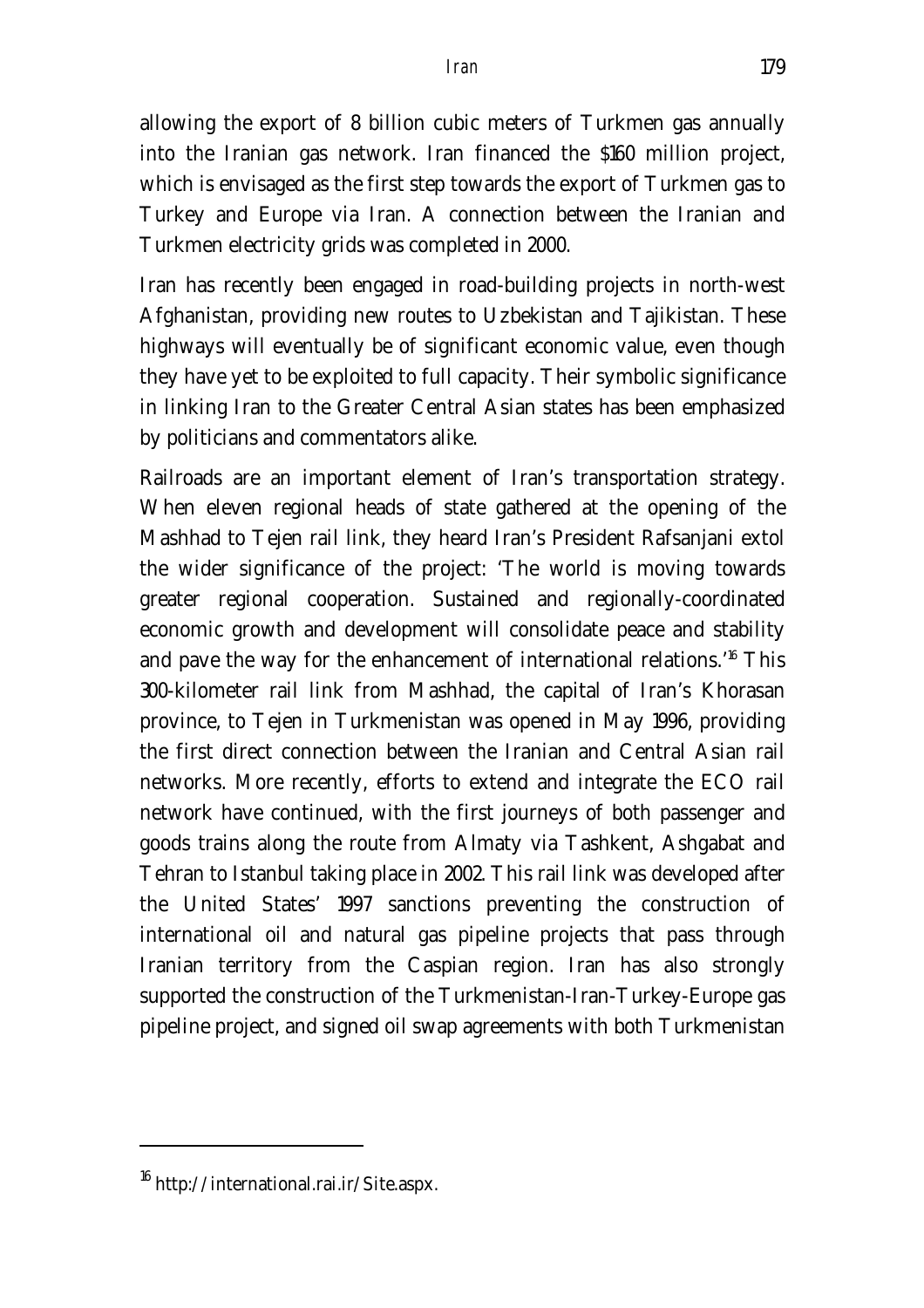and Kazakhstan.<sup>17</sup> Iran also has close energy sector relations with Turkmenistan. A pipeline between Korbeje in Turkmenistan and Kordkuy in Iran sends annually 8 billion cubic meters of gas to Iran. In July 2006, Iran's Minister of Petroleum Kazem Vaziri Hamaneh and Turkmenistan's Gas Minister Qurban Atayov agreed to increase gas exports to Iran to 14 billion cubic meters per annum.

Iran's ethnic and cultural ties to Tajikistan are strong and now extend to energy and transportation issues. On a September 2004 trip to Tajikistan former President Khatami pledged to cover half of the \$500 million cost of a hydroelectric plant on the Vakhsh River and promised investment of more than \$700 million into the impoverished Tajik economy over the next five years. A road link from Tajikistan to Iran via Herat in Afghanistan also features prominently in Iran's plans for boosting trade.

The World Bank has acknowledged Iran's significant role in stabilizing and strengthening Tajikistan's economy:<sup>18</sup> "The construction of Tajikistan's Sang-Toudeh II and Raqoun power plants relying on Iranian and Russian capital depends on the atmosphere that the projects' managers provide, which also lowers risk for investors." Iran has also invested in the Anzab hydro tunnel. Tajikistan's Sang-Toudeh I and Raqoun power stations will be constructed by Russia, but Iran will construct its Sang-Toudeh II Power Plant. The construction of the 220 megawatt Sang-Toudeh II Power Plant is scheduled to take around four years at an estimated cost of \$300 million.

Relations with Kazakhstan are also developing well, particularly in the oil sector. Uzbekistan, too, has recently opened its door to economic and commercial relations with Tehran. Iranian heavy trucks now use Uzbek roads to reach Kazakhstan, Tajikistan and also the north of Afghanistan.

<sup>17</sup> Efegil, E. & Stone, L., "Iran and Turkey in Central Asia: Opportunities for Rapprochement in the post-cold war era", *Journal of Third World Studies,* vol. 20 no. 1, 2003, pp.58-62.

<sup>&</sup>lt;sup>18</sup> World Bank's Economic Affairs Expert in Tajikistan Utker Omarev, March 2005, http://payvand.com/news/06/mar/1063.html.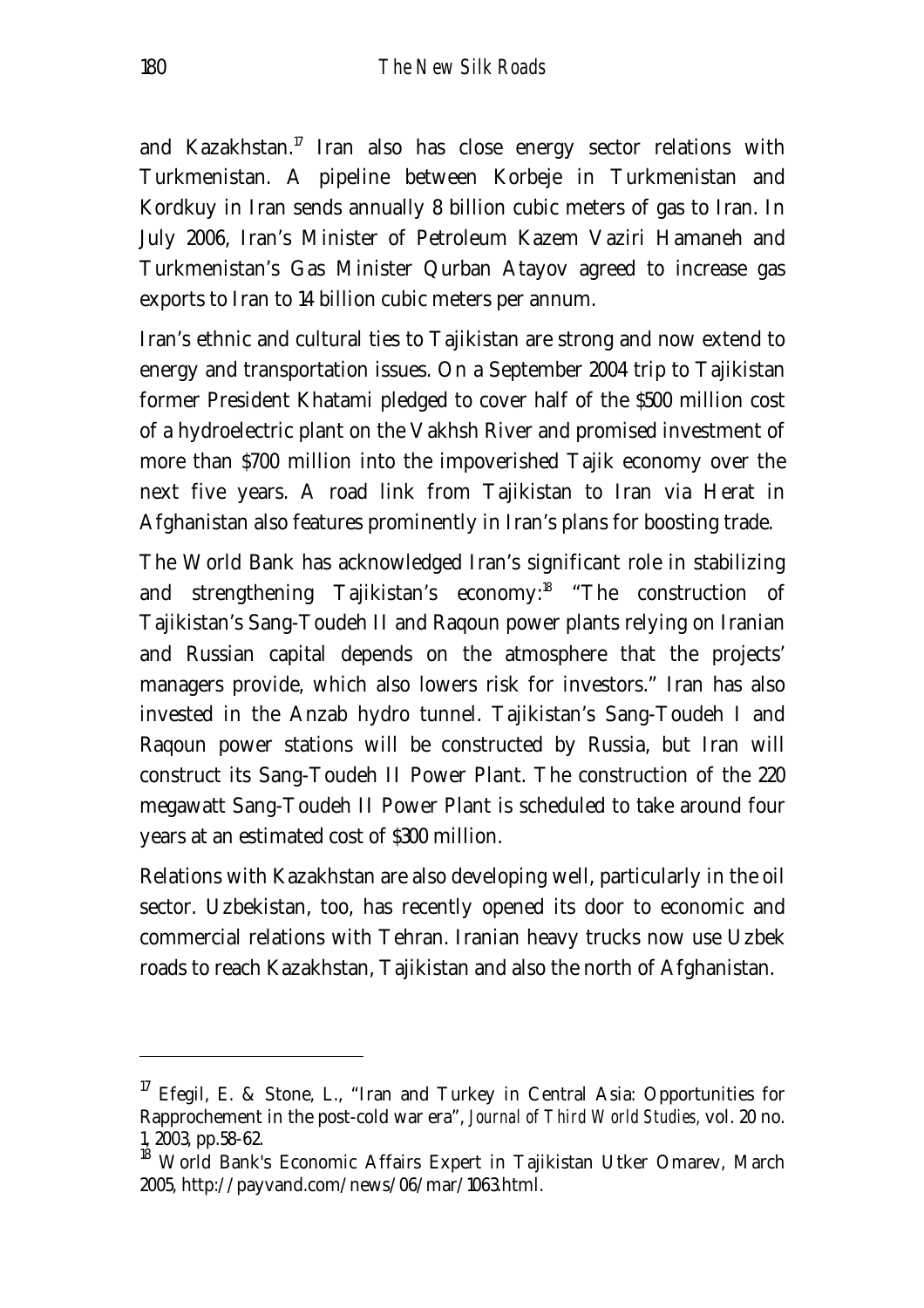Despite their differing views on political and security issues in the region, Iranian traders are working actively with their Uzbek counterparts. Uzbek roads are essential if Iran is to have access to other Central Asian states and northern Afghanistan. In the energy sector Iran's Oil Exploration Operations Company (OEOC) has signed an agreement with Malaysia's Petronas to carry out seismic operations in Uzbekistan at a costly \$30 million.<sup>19</sup>

## Iran's Private Sector in Greater Central Asia

Iranian products are well known across Central Asia thanks to the historical ties between Iran and the region. They are relatively cheap since the transportation costs are the lowest in the region. Also, Iranian products are less complex than those from the West.

Several studies by Iranian and other specialists have identified the main barriers to Iran's exports to Greater Central Asian countries.<sup>20</sup>

One of the main issues in this regard is the huge demand inside of Iran for goods and products, which discourages Iranian firms from exporting. They are also inhibited by the lack of staff who are familiar with exporting and by weak governmental programs for encouraging export policies. There also exist external barriers to export from Iran. These consist largely of tariffs, but also to an inadequate knowledge in some countries of existing commercial agreements, and so forth.

## Continental Trade

 $\overline{a}$ 

Iran is carefully shifting its economic strategies to affirm its Asian identity. This has already led to closer relations with Asian countries. For instance, the trade volume between Iran and its major partners over the first four months of 2006 hit \$6.25 billion. Iran's main trading partner is China, then Japan, which together have replaced Europe; France, Germany, Britain, and Italy have fallen to third to fifth place, with

<sup>&</sup>lt;sup>19</sup> Mehr News Agency, May 18, 2006.

<sup>&</sup>lt;sup>20</sup> For example, Ghazi Zadeh, Mostafa, Analysis of attractiveness of Central Asian region for Iranian Companies, presented at Third Management Conference, Tehran, Dec. 2005.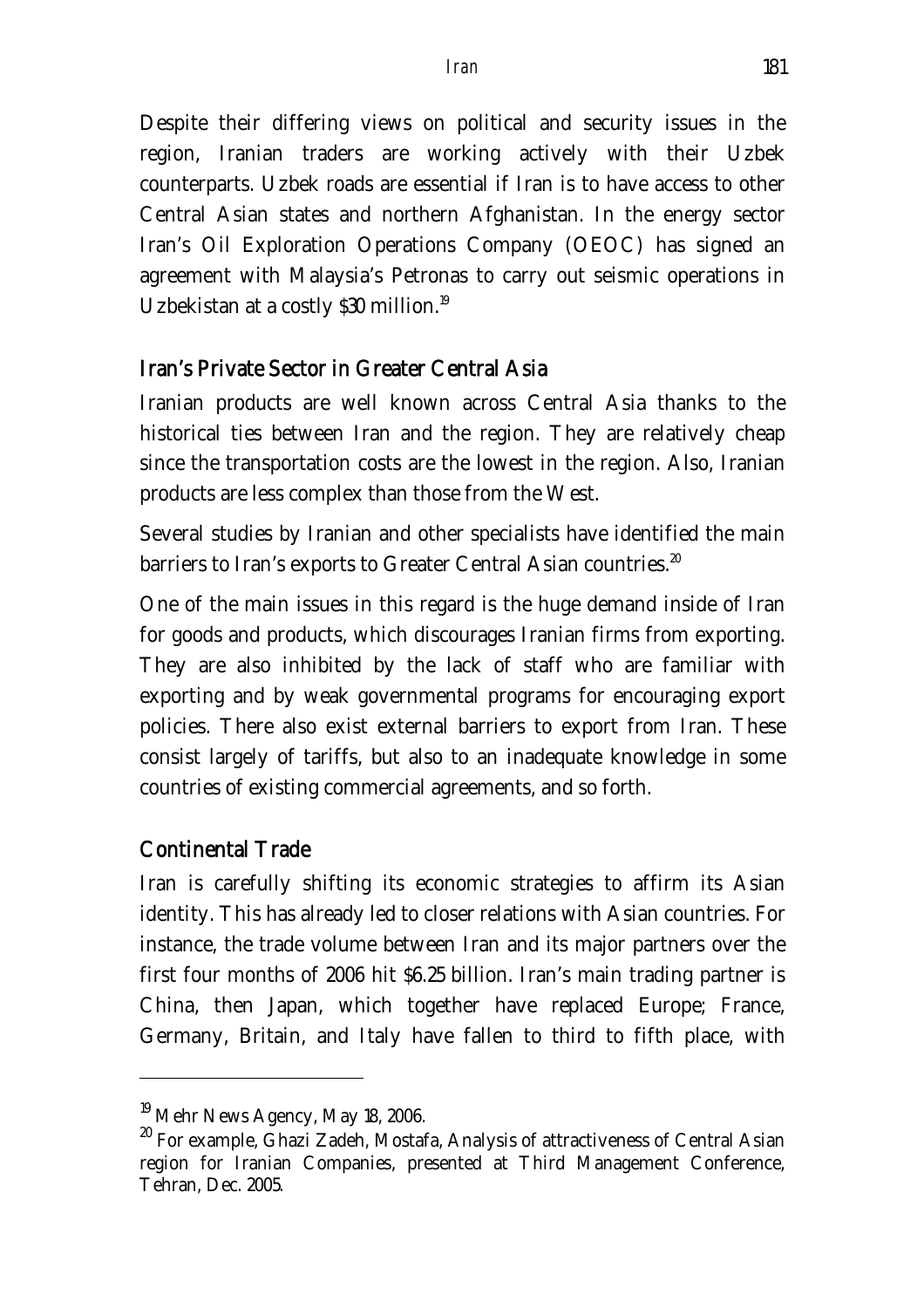Russia, and South Korea a low sixth and seventh. Iran's revenue from the export of crude oil, oil products, and condensates surpassed \$18 billion during the second quarter of 2006, most of it from sales to Asian countries like China, Japan, Turkey and India.<sup>21</sup>

For the countries of Greater Central Asia, Iran is the major link to international markets. All the states of the region have requested Iran to expand its links to the rail system of Turkmenistan, so that the other countries in the region can gain access to Iran's railways to the Persian Gulf. In March, 1995, the Iranian and Central Asian presidents opened the 700 km railroad connecting the Iranian city of Bafq to the Iranian Persian Gulf port of Bandar Abbas. The construction of this line completed the rail link between the Iranian city of Mashad and the Persian Gulf. The line that connects Iran with Turkmenistan (the Tejen-Sarakhs-Mashad line) was completed in March, 1996. It is 140 km long and enables the countries of Greater Central Asia and Russia to access Europe via Turkey and also to reach the Persian Gulf, Pakistan, and India by a shorter and more time-efficient route than formerly. This transport link also provides an alternative rail link to the Russian railway system.

Another major project under way is the Trans-Asian Railway (TAR), which will connect Singapore with Istanbul. The United Nations Economic and Social Commission for Asia and the Pacific (ESCAP) initiated the TAR in the 1960s. The main direct route will have a length of 14,000 km. Currently the total length of unbuilt sector is 1550 km, of which 1400 km extends between Bangladesh and Thailand. Iran strongly supports the completion of this project.

Oil and gas are keys to the economic prosperity of the region but they must first be delivered to high-income importing countries. Iran plays an important role in both the exploitation and export of these resources. It has the world's second largest proven oil and natural gas reserves, $z<sup>2</sup>$  and an extensive pipeline network to which pipelines from the Greater

<sup>21</sup> *Jahaane Sanat*, August 4, 2006.

<sup>22</sup> http://www.gasandoil.com/GOC/marketintelligence/primevistas/iran\_oil\_report.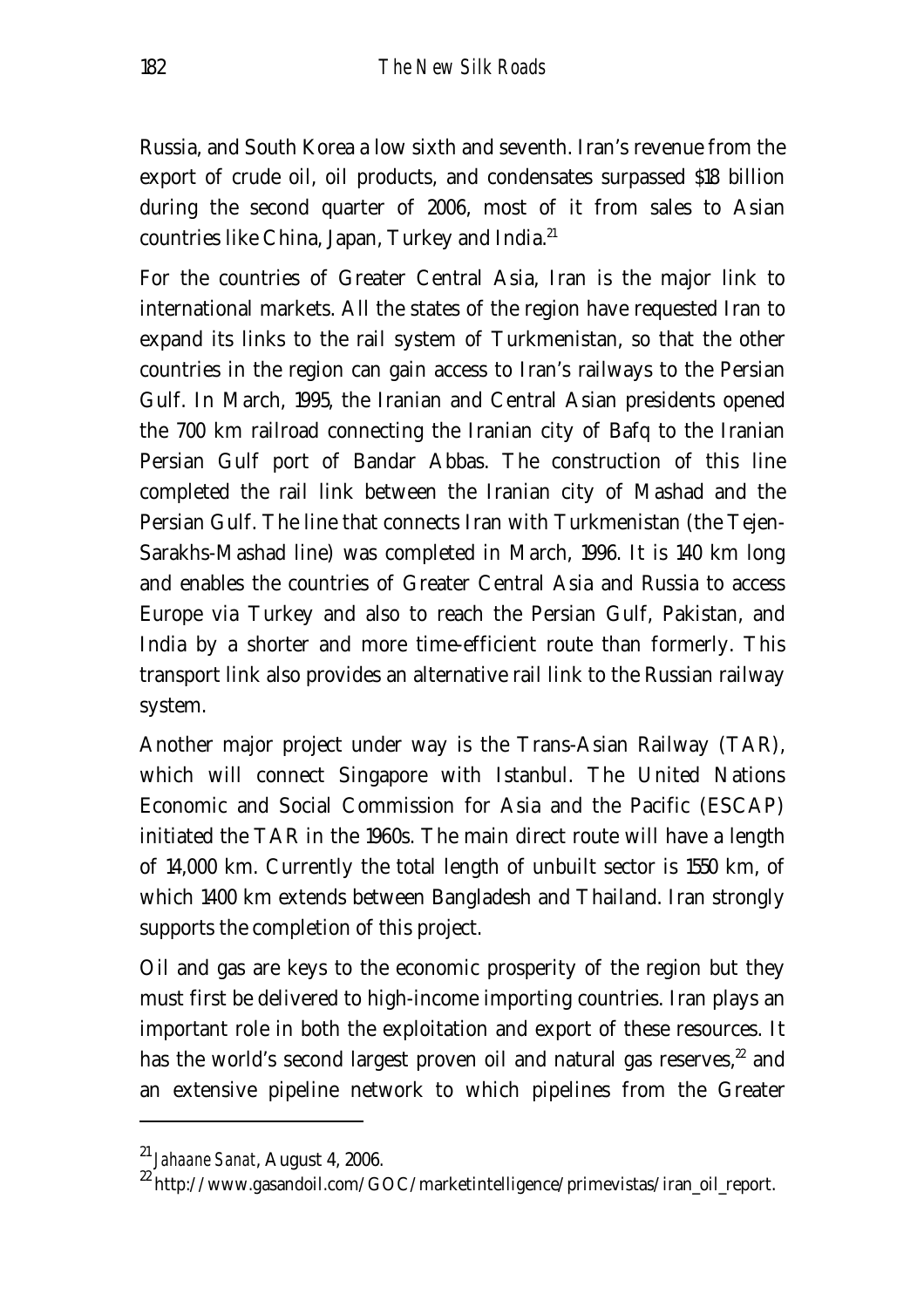Central Asia could be connected. In contrast to the east-west pipelines which the US supports, Iran, Russia and China are looking to other routes to the north, east and south. A Kazakhstan-Turkmenistan-Iran pipeline is already under study. The swapping of oil via the Caspian Sea is growing steadily and the capacity of the Neka-Ray pipeline inside Iran has been expanded to 170 000 b/d.

Iran supports also the following possible pipelines:

- A Tabriz-Ankara pipeline from Tabriz (Iran) to Ankara (Turkey);
- A Baku-Tabriz pipeline from Baku (Azerbaijan) to Tabriz (Iran);
- A Tehran-Kharg Island pipeline from Tehran (Iran) to Kharg Island (Persian Gulf);
- An Iran-Pakistan-India gas pipeline via Baluchistan.

# Impediments

Despite the many opportunities for expanding continental trade across Eurasia and beyond, there are several impediments that are equally formidable.

Not the least of these is the absence of a clear conception of the opportunities that continental trade presents. The long-term Soviet domination of Central Asia, prolonged warfare in Afghanistan, and the United States' sanctions against Iran combine to prevent a full appreciation of the potential benefits of commerce and trade on a continental scale.

Beyond this, the existing infrastructure is inadequate for continental trade. Most of the road and rail networks in Central Asia and Afghanistan are badly deteriorated as a result of poor construction and the lack of maintenance. Existing networks must be upgraded and expanded to meet the demands of future economic growth and activity.

Financial constraints on investment in infrastructure are also important, the more so because private investors usually are reluctant to invest in transportation infrastructure projects. Similarly, taxes, tariffs, and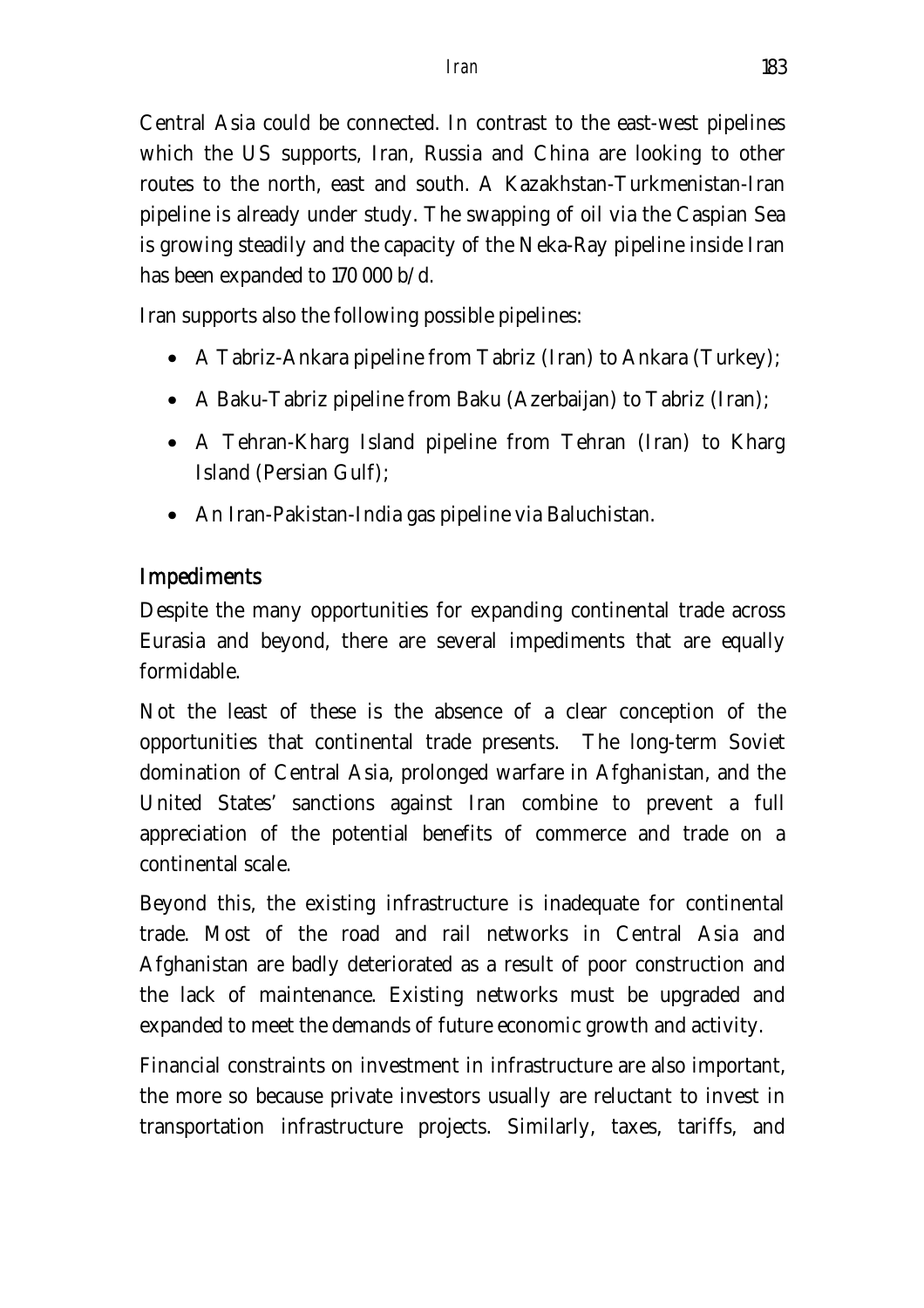regulations affecting border posts are archaic and poorly coordinated among the countries.

Recently the ECO secretariat has been trying to deregulate commerce among its members but so far with modest results.

Beyond this, corruption is a major impediment to trade. Local officials and governmental personnel in customs, transport and banking are poorly paid and unfamiliar with the modern business practices in the rest of the world, leaving them more prone to corruption. Other problematic issues include unscheduled closures of border crossings, inadequate border crossing facilities and procedures, capricious charges, and poor control by police and other authorities along principal transit corridors.

oThe Regional Economic Outlook

The economies of Iran and Greater Central Asia, despite many unfavorable elements, have displayed impressive resilience. After the downturn of 2001, GDP growth in the region picked up, thanks mainly to Iran and Kazakhstan, where the improved outlook was supported by substantial FDI in the oil and gas sector.

With a total population of 157,726,994 million (almost 2.45 percent of the world population), the aggregate GDP of the countries of Greater Central Asia amounted to \$ 805 billion in 2005. This made up only 1.36 percent of the world GDP. The economic recovery achieved by Iran and Great Central Asian countries as a group in 2005, with average real GDP growth at 6.5 percent, compared very favorably to the level of 1.1 percent in 2001. To be sure, this strong performance has been underpinned by robust global growth, high commodity prices, low international interest rates, and generally accommodative monetary and fiscal policies. Recognizing this, ECO countries nonetheless have achieved average GDP growth of 6.2 percent annually, compared to 4.1 percent for all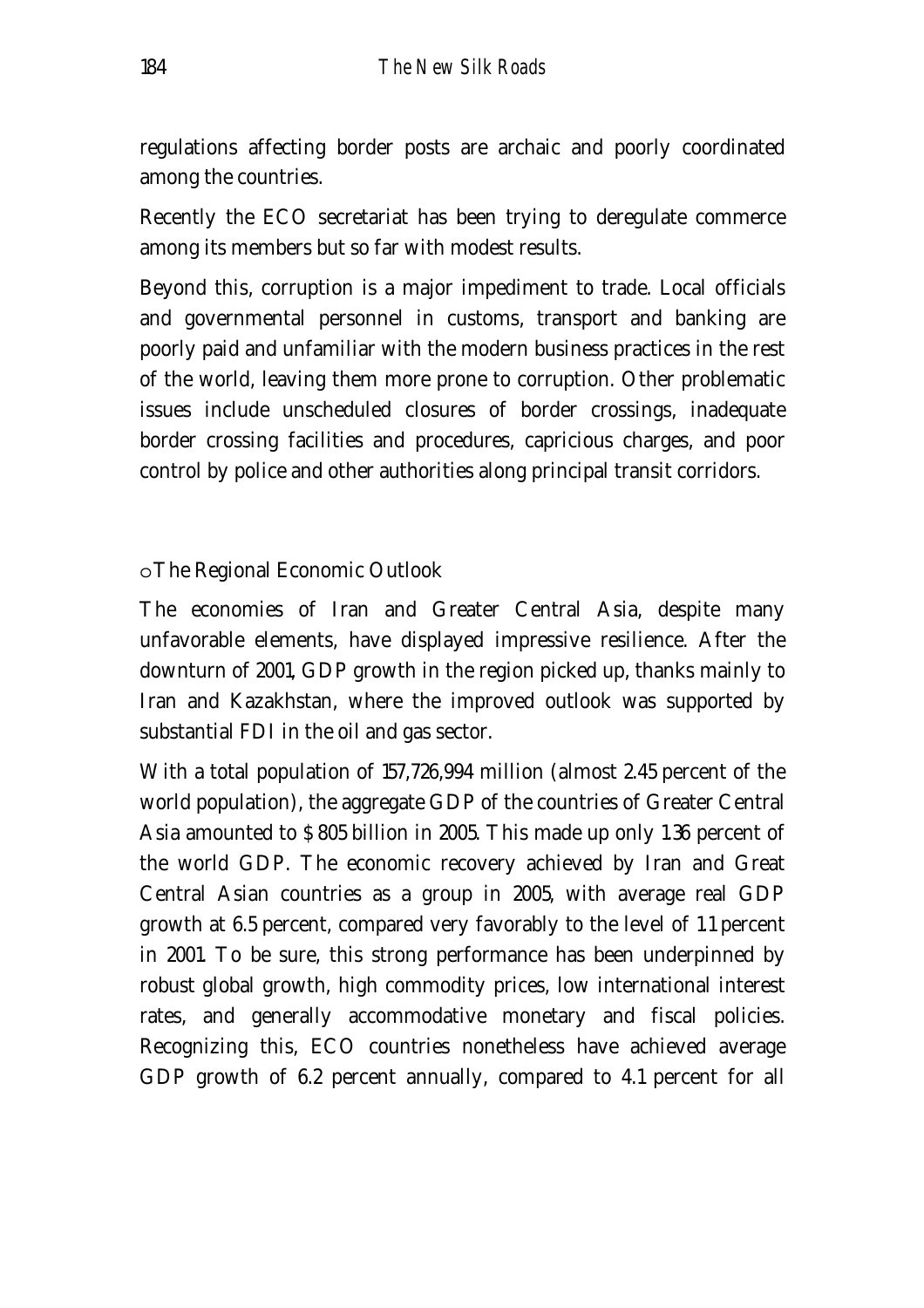developing countries. Moreover, ECO countries have outpaced global growth since 2000.<sup>23</sup>

The core development challenge within the region is to ensure sustainable economic growth, macroeconomic balance and price stability by the countries of Greater Central Asia and Iran. These are essential steps to achieving a much better quality of life for a population of almost 158 million. But while the countries have achieved notable progress in resolving fiscal, monetary, structural and other systemic difficulties, the remaining agenda for reform and restructuring is formidable.

## oNorth-South Corridor

Back in the 17<sup>th</sup> century Peter the Great had an ambition to establish trade contacts with India<sup>24</sup>

The Astrakhan Local Lore Museum provides information on Caspian navigation and fishing, and also shows how Iranian and Indian merchants crossed the sea to settle in Astrakhan. The isolationism that came with Soviet power in 1917 closed this important route from Asia to Europe across the sea and along the Volga. Until the early 1990s the only international freight on the Caspian amounted to about 2 million tons crossing the sea to Baku from Iran.

The new north-south corridor as the International North South Transport Corridor (INSTC), which was initiated by between Russia, Iran, and India reduces the cost of freight from Southeast Asia to Greater Central Asia to one third, eliminating the need to use the Suez Canal and thus omitting the Mediterranean. Multilateral forwarding systems will allow goods to be sent from India to Bandar Abbas, the Iranian port on the Persian Gulf, then by rail to Central Asia, or by ship from the Caspian Sea to Russia, or by highways to Afghanistan. Iran also intends

<sup>23</sup> World Bank, 2005.

http://web.worldbank.org/WBSITE/EXTERNAL/EXTABOUTUS/EXTANN REP/EXTANNREP2K5/0,,menuPK:1397361~pagePK:64168427~piPK:64168435~the SitePK:1397343,00.html.

<sup>&</sup>lt;sup>24</sup> Mukhin, A. & V. Mesamed, "The North-South International Transportation Corridor: Problems and Prospects, *Central Asia Journal*, 2001, p.341.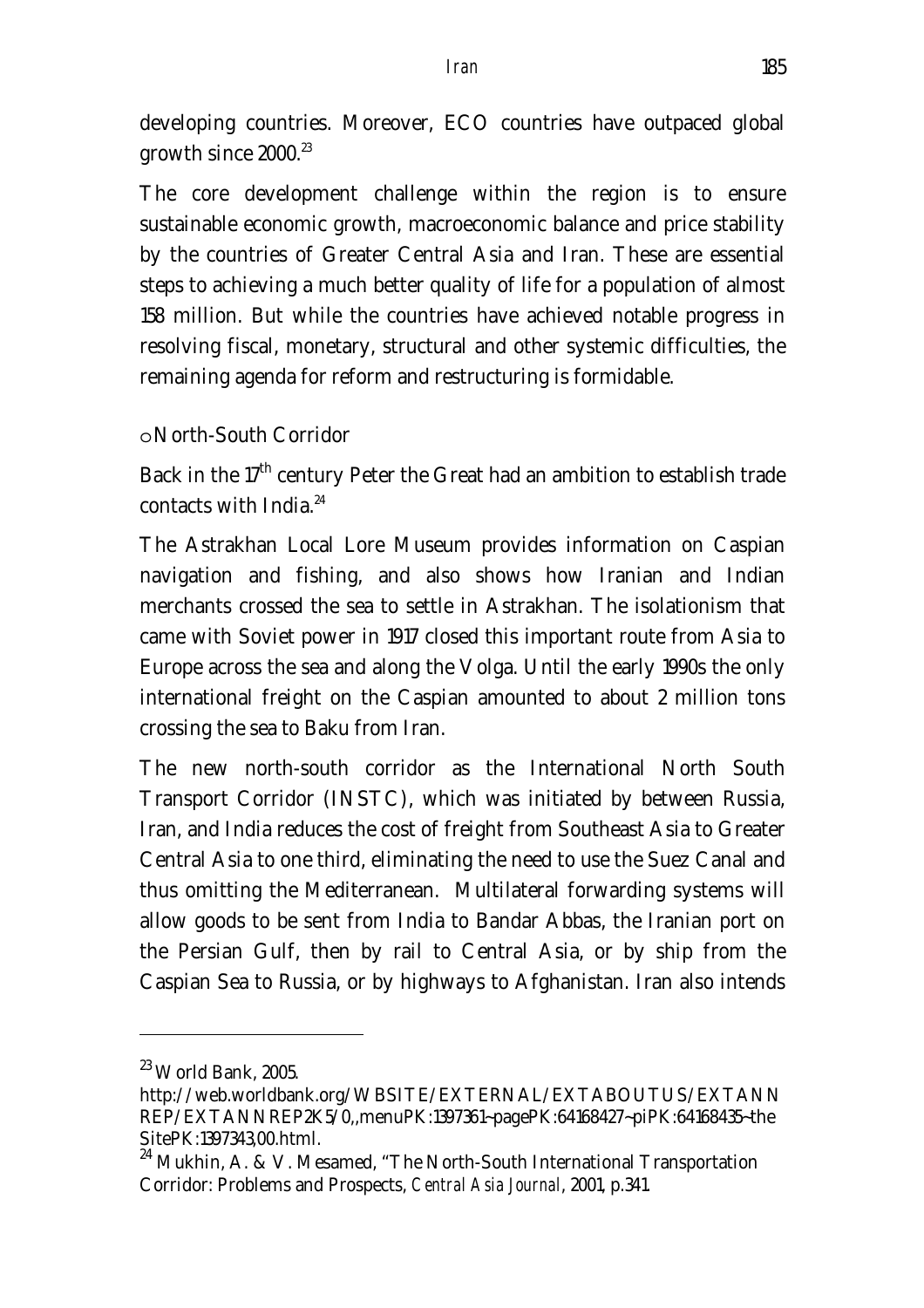to build a 511 km railway along Iran's Caspian Sea coast, as part of the North-South rail corridor being promoted by Russian Railways. The line would start at Astara, the southern part of Azerbaijan, near the Azerbaijan/Iran border and follow the coast to the port of Bandar-e-Anzali, turning south to the city of Rasht before joining the existing Tehran-Tabriz main line, which is part of the East-West route at Qazvin. The new route will restart the rail traffic between Russia and Iran that was broken fourteen years ago. At present, the traffic along the North-South corridor moves by train ferry between Olya and Bandar-e-Torkeman near the Turkmenistan-Iran border.

Other countries, including Belarus, Kazakhstan, Tajikistan, Oman, Armenia, Azerbaijan, Syria, Bulgaria, Ukraine, Turkey, and Kyrgyzstan have joined the project. This corridor links northern European countries and Russia with the Indian Ocean, the Persian Gulf and Southeast Asian countries. Goods will travel through the ports of Amsterdam, Hamburg, Copenhagen, Stockholm and Helsinki in Europe to St. Petersburg and Moscow in Russia. From here they can reach the Caspian Sea ports of Anzali and Amirabad, Central Asia, and the Persian Gulf and Southeast Asia. $^{25}$ 

At the same time Afghanistan has moved closer to its goal of becoming a major trade hub between Europe, the Middle East and Central Asia after signing favorable trade agreements with its neighbors. Commerce Minister Seyyed Mustafa Kazemi signed a deal with Iran that will give Afghan import-export merchants the right to use the port of Chabahar on the Indian Ocean with a 90% discount on customs and port fees for nonoil goods and a 50% discount on warehouse charges. India is participating in the development of a new port complex at Chahbahar on the Iranian coast of Iran, which is linked by a highway with Afghanistan.

Afghan-registered vehicles, moreover, will be allowed full transit rights on the Iranian road system. Consumer goods and construction materials

 $25$  www.instc.org,

http://www.instc.org/EArchive/EArchiveE/Item.asp?ParentID=47&ItemID=104 &Doc=1.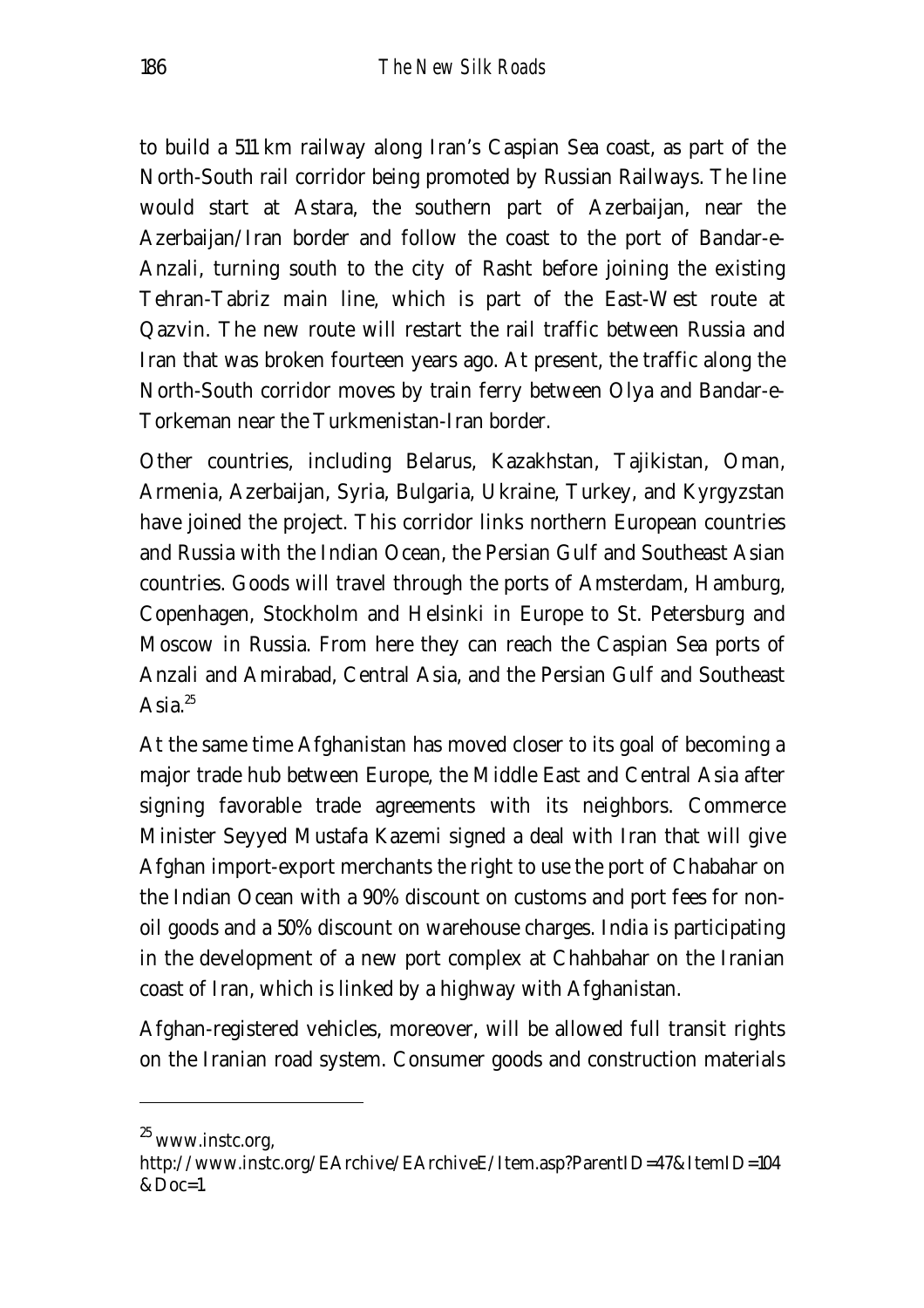are likely to make up the bulk of the trade headed toward Afghanistan.In January 2006, India, Iran and Afghanistan signed an agreement to give Indian goods destined for Central Asia and Afghanistan similar preferential treatment and tariff reductions at Chabahar. New Delhi, which is barred from trading with Afghanistan through Pakistan, agreed to finance the upgrading of the road linking the port with the southwest Afghan town of Dilaram via the border post of Zaranj. India is also building the Afghan sector of the 22 km Zaranj- Milak road. Existing road networks link Dilaram to Turkmenistan, via the western Afghan city of Herat, and to both Uzbekistan and Tajikistan via Kabul. The road through Zaranj will also open up one of the poorest and most isolated regions of Afghanistan. India, in a memorandum of understanding with Iran, also agreed to build a rail line linking Chabahar to the main Iranian railway network. Iran will then extend its railway to the western Afghan border town of Islam Qaleh. Afghanistan's growing ties with Iran have prompted the U.S. to designate Afghanistan as a preferential trading partner. Kabul is also moving swiftly to open trading routes and receive concessions from neighboring Central Asian republics.

## The East-West Transit Corridor

The rapid economic development of the East and Southeast Asian countries in the last quarter of the twentieth century increased trade turnover with Europe and required new faster and cheaper trade routes. Early in the 1990s trade turnover between the two ends of the Eurasian landmass accounted for over a third of the world's total. This coincided with the radical political changes in Eastern Europe, Russia, Central Asia, and Afghanistan, which produced new independent states and new markets. In view of this, the U.N. and international financial institutions drew up several projects for possible transportation corridors between Asia and Europe.

A report from the Asian Development Bank identifies 50 potential road corridors through Afghanistan connecting Tajikistan, Uzbekistan, and Turkmenistan with the five sea ports in Pakistan and Iran. Thirty-one of these roads would link to Pakistani ports and the other twenty-one would connect the region through Iranian ports. Most Afghan trading centers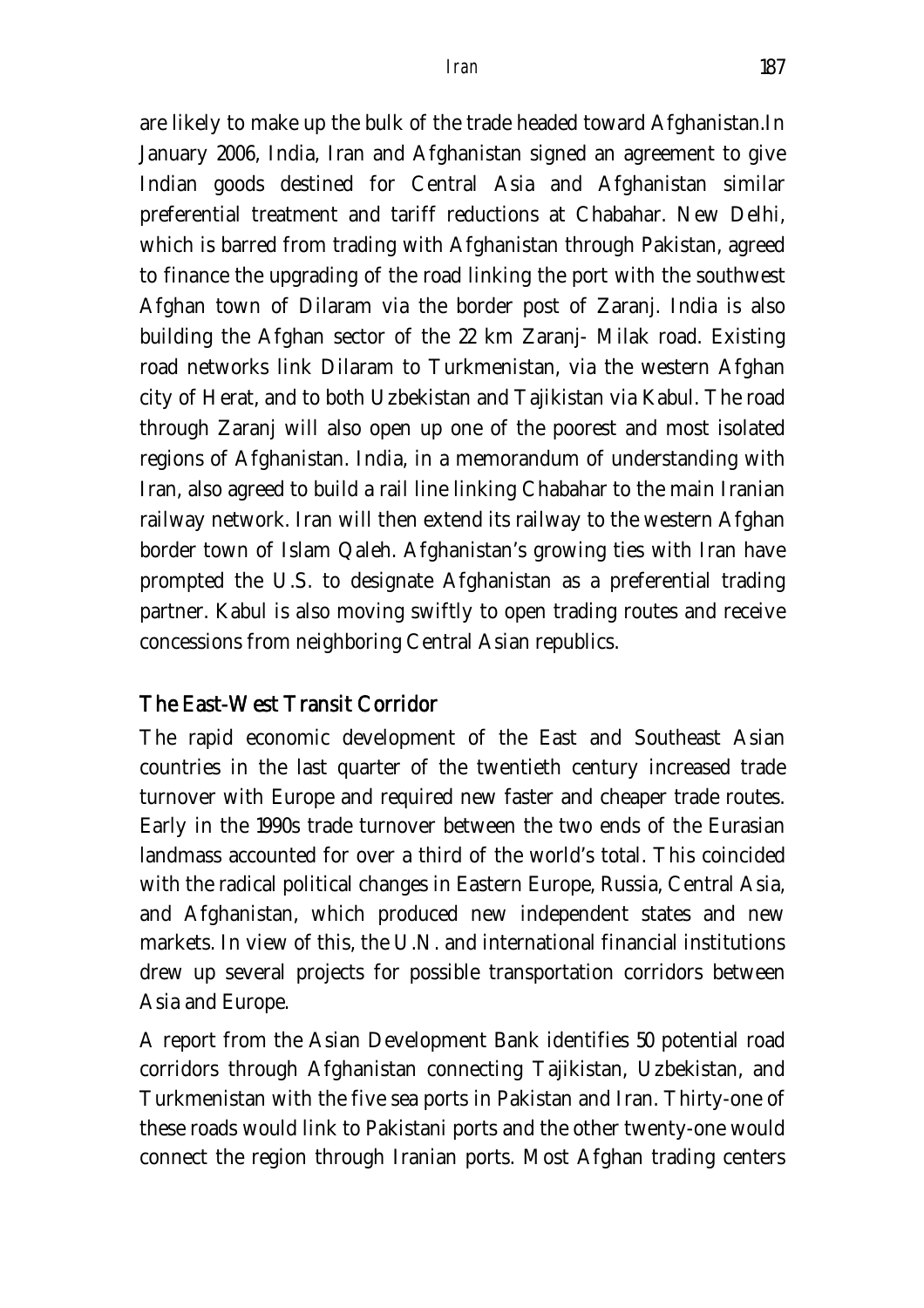are located along the east-west corridor to Iran. The benefits from developing the Central Asia transport corridors are significant for the Greater Central Asian countries, as well as for the neighboring regions. However, the benefits will only materialize with engaged and close coordination and effectively integrated polices among the participant countries.

In assessing the potential impact of the road corridors, the ADB found, that for example, once the corridors are built in 2010, total regional trade will increase by 160% and combined transit trade will be greater by 113%. Total exports among the participating countries will increase by 14% (or \$5.8 billion) and total imports will grow by 16% (or \$6.7 billion) over the period 2005 to 2010.

The potential impact of trade on overall GDP as a result of trade via the corridors is also noteworthy. The ADB estimates that the combined GDP of the participant countries in the region will increase by over 5% per year during the 5 year horizon amounting to a total increase of \$5.9 billion. Based on the ADB's estimates, these benefits come at a relatively low cost as the corridors require a total investment of about \$5 billion for the entire region, but that this level of investment represents only less than 5% of the combined projected total national investments for the participating countries over the period.<sup>26</sup>

The Central-South Asian Transport and Trade Forum (CSATTF) is an initiative to establish the road transport corridors discussed above. The aim is to promote economic growth and social development and to reduce poverty in the six participating countries—Afghanistan, Iran, Pakistan, Tajikistan, Turkmenistan and Uzbekistan. This will be done by strengthening regional transport and trade links and by opening up alternative routes for third country trade. The corridor initiative is expected to cost about US \$5.7 billion. It is expected that the funding will be a joint effort of the countries concerned, with assistance from the multilateral institutions and the international community.

<sup>26</sup> www.adb.org http://www.adb.org/Documents/Books/CAREC-Comprehensive-Action-Plan/default.asp.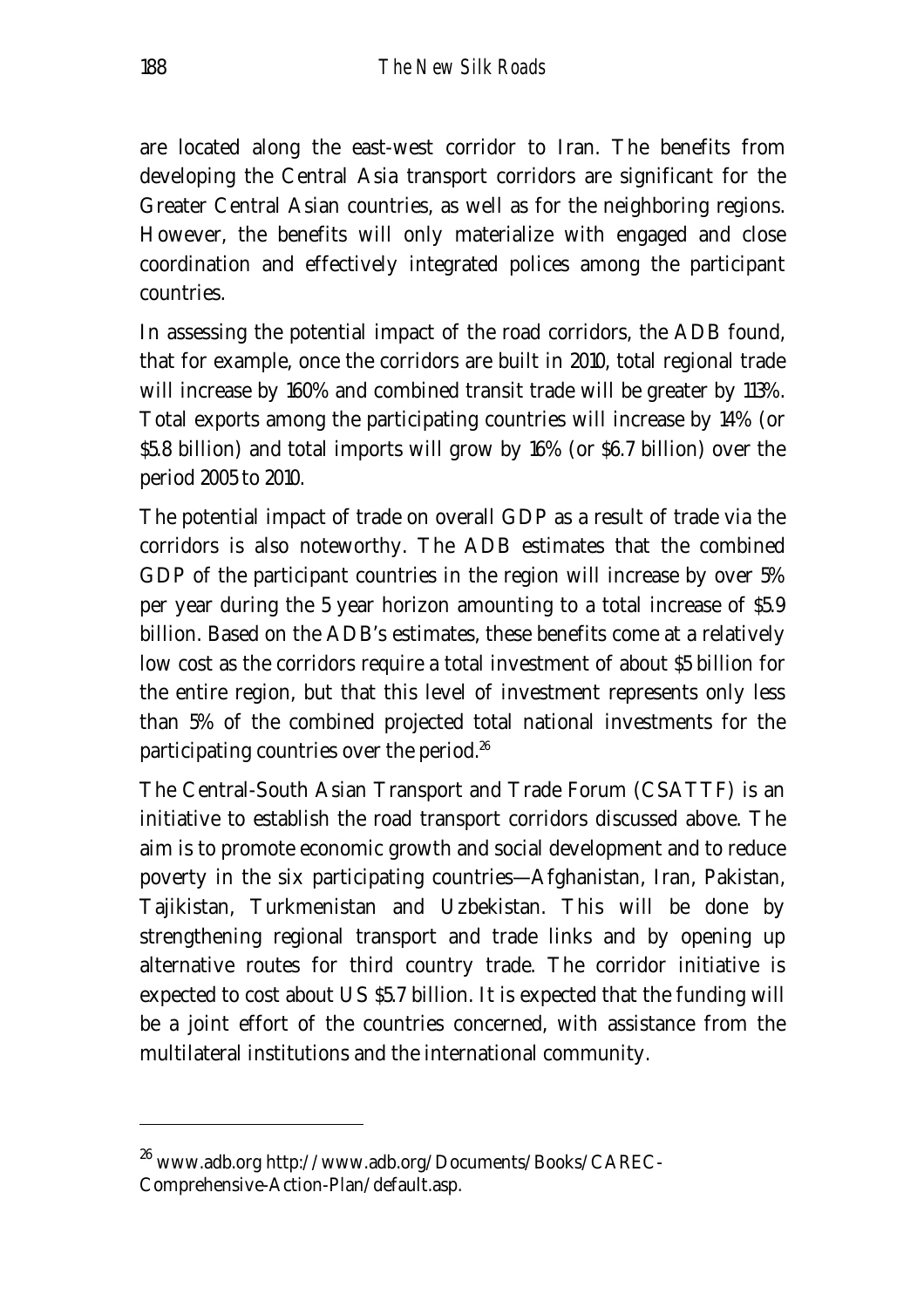Iran's infrastructure in the transportation sector is the central axis of the East-West route. The highways which link Iran to Turkey in the West and Afghanistan in the East, and Azerbaijan and Turkmenistan on both sides of Caspian, are known as "RCD Roads." These national highways along with Iranian railroads, give Iran the capability of playing a major role in the transit of goods, products, and people to or from GCA states.

The link between Iran's railroads and Herat in Afghanistan is under construction. Ali Saeed Lou and Ahmad Zia Masoud, Vice presidents of Iran and Afghanistan, inaugurated the construction of the 191 km sector of railroad between Khawaf in Iran and Herat. With this project, Afghanistan's first railroad will be linked to the Persian Gulf and to European, Russian, and Central Asian railroad networks. Iran has also finished construction of a 60 km road between Herat and Faryab province in the north of Afghanistan.<sup>27</sup> Earlier, in January 2005, Hamid Karzai and Mohammad Khatami inaugurated the Dogharoun-Herat highway. The 122 km road was constructed by Iran with \$60 million from the Iranian Support Fund for Afghan Reconstruction.

A shared language (Persian), ethnic, and cultural features bind Iran closely with both Afghanistan and Tajikistan. At a July 2006 summit in the Tajik capital of Dushanbe, leaders of the three states signed several economic agreements, among them one establishing a "cultural cooperation commission" to promote closer economic and security ties. According to Iranian President Mahmoud Ahmadinejad, the commission will convene twice annually with the inaugural gathering in the fall of 2006 in the Afghan capital. In addition, the Iranian president advocated the creation of a television network that would "broadcast the Persian language and culture to the world," and promote the expansion of educational exchanges.

## **Conclusions**

 $\overline{a}$ 

Iran's strategic geographical position allows it to be considered a country in the Middle East, Greater Central Asia, and the Caspian region. Iran's

 $27$  BBC Persian, July 28, 2006,

http://www.bbc.co.uk/persian/afghanistan/story/2006/06/040819\_v-heratsepanta .shtml.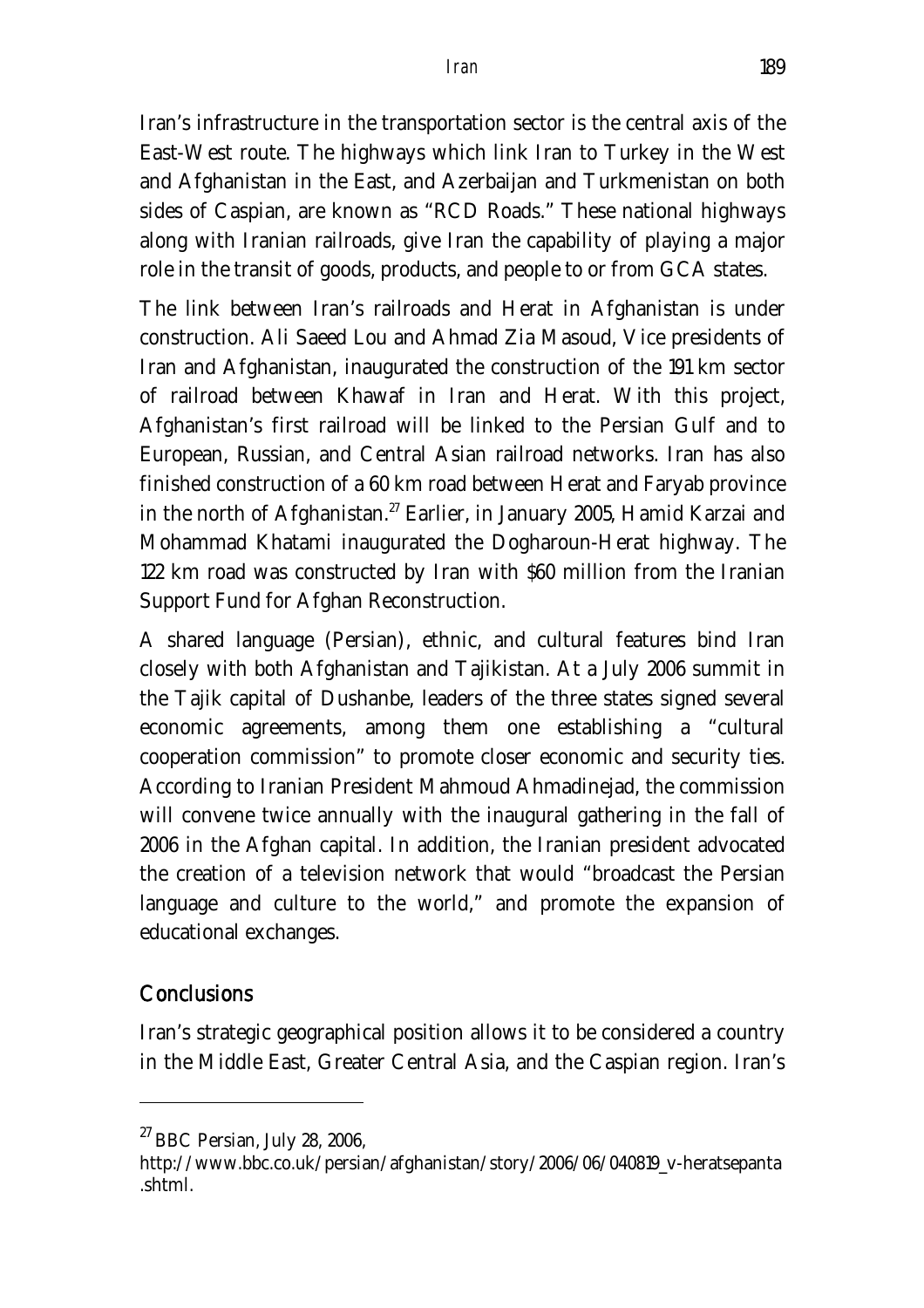foreign policy is therefore regionalist and takes advantage of its location at the crossroads of these three areas. A major change took place in this regionalist policy after the breakup of the Soviet Union. During the Cold War, Iran did not have relations with half of its neighbors.

Despite the great potential for cooperation in trade, Iran is not a dominant player in the region. Its internal economic and political problems, which are made worse by the U.S's effort to isolate Iran, hamper investment in the region as a whole.

Now, for the first time since 1979, Iran is positioning itself to be a regional economic power. Facing continued dependence on petroleum exports, corruption, and a brain drain, Iran believes that in order to survive it has to become a regional power. Iran has constructed a network of highways on its border with Afghanistan and Turkmenistan linking it to other Central Asian states. It conducts trade with Kazakhstan via the Caspian Sea, and has linked its power grid with the rest of Central Asia. Iran has also constructed a hydroelectric plant in Tajikistan to obtain energy from that country.

Iran is moving from an inward-oriented economy to a more liberalized and open market structure that welcomes interacting with the rest of the world. In fact, the Third Five-Year Plan was the first policy document since the 1979 Revolution to declare an "outward orientation" as a main policy objective. Challenges in Iran's domestic politics, as well as tensions caused by regional confrontations, suggest that some time will be required to implement this goal. It should also be stressed that the process of democratization and its related phenomena will create shortterm complications in Iran's business environment, even though sustainable democratization will have positive long-term effects on the economy.

Iran's domestic dynamics will determine the success or failure of its policy toward trade and overall relations with Central Asia and Afghanistan. While Iran's role in the economic and political developments there should not be exaggerated, it is nevertheless fair to say that it has contributed to the economic development and political stability of the region and is likely to continue to do so in the future. On the economic level, though, Iran's activity and success have been modest.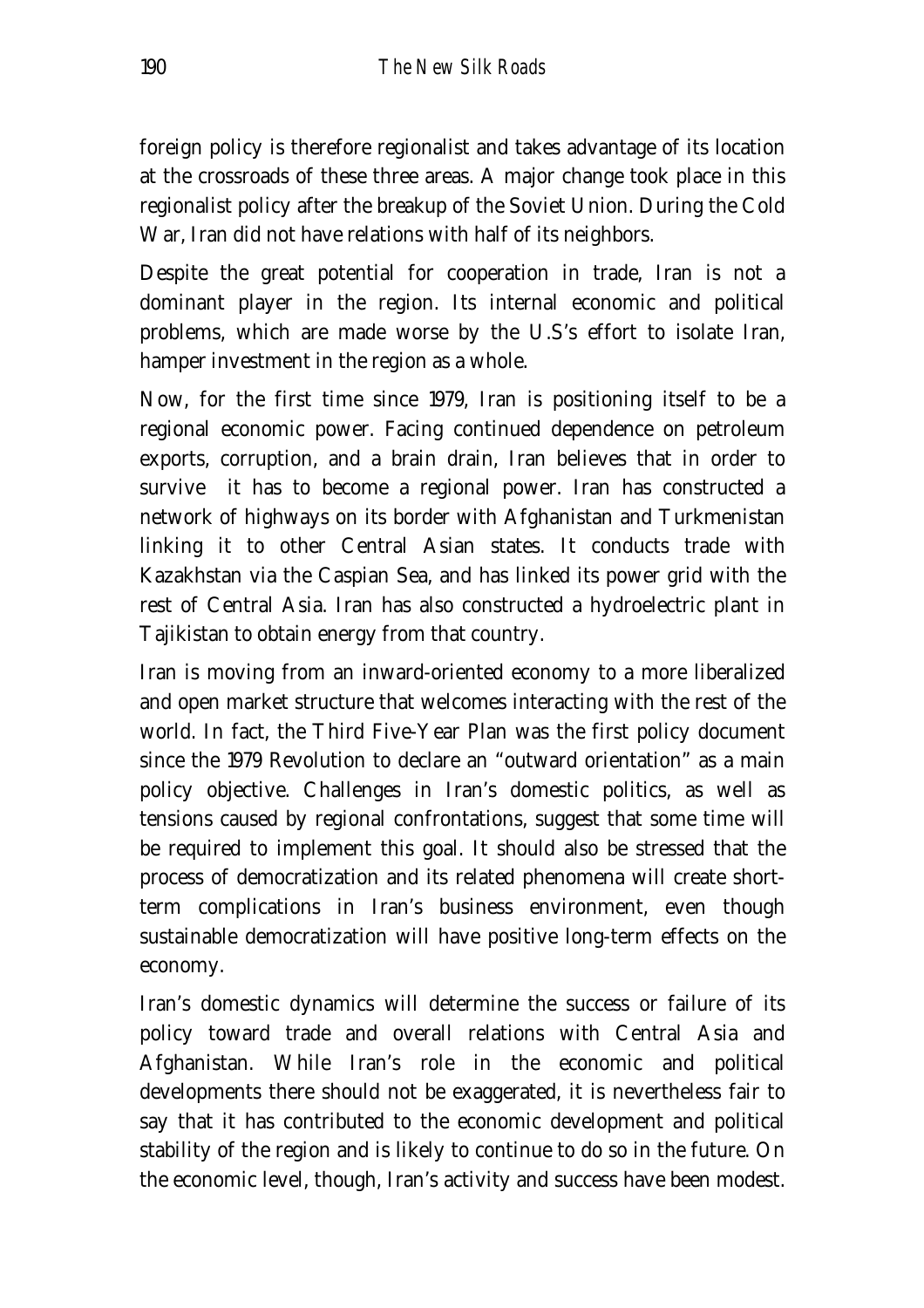This is partly because of the weakness of its own economy and also to the inexperience of Iranian firms in investing in foreign projects.

Tehran seems to be opting for continued ad-hoc cooperation with the states of Central Asia, avoiding collisions of interests with them. This follows the course of Iranian foreign policy in the region since the 1990s. Despite remaining differences, Tehran has managed to find its own niche of political and economic engagement with the Greater Central Asian states. Iran's policy is one of economic pragmatism and positive political engagement. But U.S. policy in Iraq and Afghanistan raises the question of how long Tehran will be able to sustain this course.

Since 1991, Iran has attempted to establish economic relations with the countries of Greater Central Asia, especially in trade, transport, and the construction of pipelines. It has also tried to strengthen cultural and scientific links with the region, emphasizing the historical Persian background of the common culture of the region. Despite this, Iran's economic involvement in Greater Central Asia is still limited, with the exception of its expanding ties with Turkmenistan. Iran's problematic relations with the West, especially the United States, pose an obstacle to its ambitions in Greater Central Asia. As Iran becomes more isolated because of its nuclear activities, Iran is turning its eyes more to the East, i.e. to Asian countries.

Given the international and domestic problems Iran faces in dealing with the Greater Central Asian countries, the record of Iran's performance has been relatively good. Iran should increasingly become a key bridge between Central Asia/Afghanistan and the Persian Gulf, facilitating the two regions' social, economic and cultural interconnection. Developing transport routes through Iran will be the most effective and efficient way to enable the countries of Central Asia and Afghanistan to break away from the Soviet legacy of dependence on transport corridors through Russia's territory.

One of the Iran's advantages in Greater Central Asia is its close relationship with Russia in several strategic and political aspects, while its chief failure is its lack of contact with Washington. Despite their historic rivalry, following the disintegration of the USSR Iran and Russia realized that their interests in Greater Central Asia were similar. The